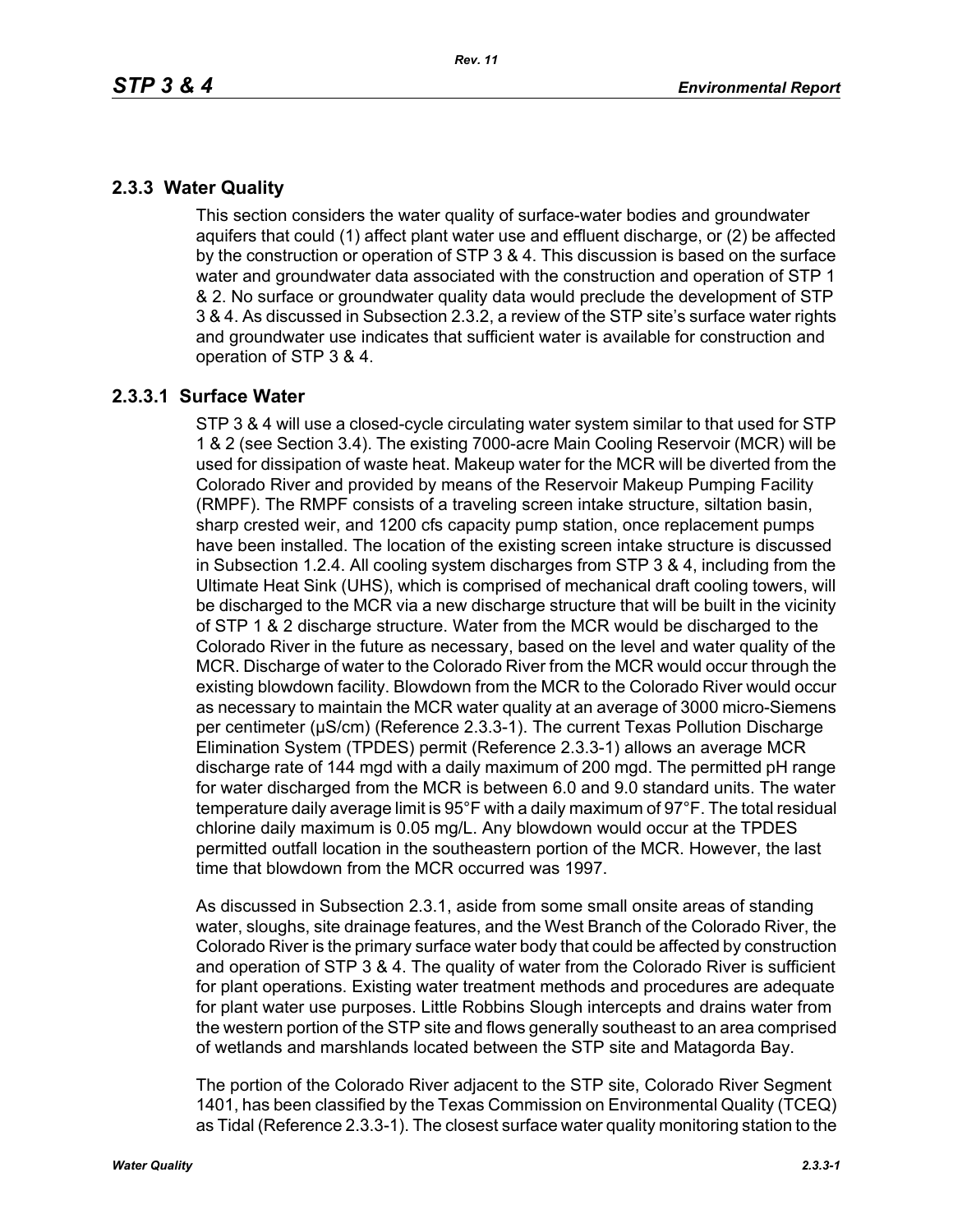STP site is located at the Lower Colorado River Authority's (LCRA) Selkirk Island monitoring station located approximately 2 miles downstream of FM 521 and approximately 1.5 miles east of the southeast portion of the MCR. Water quality data for this station for the period from January 2000 through September 2006 is included in Table 2.3.3-1 (Reference 2.3.3-3). Based on the data available at this location, the water quality is sufficient for plant use and there appears to be no environmental stressors associated with the existing water quality.

Freshwater flow from the Colorado River is important to the health and biological diversity of Matagorda Bay. A consortium of state agencies including the LCRA, Texas Parks and Wildlife Department (TPWD), TCEQ, and Texas Water Development Board (TWDB) recently selected 25 parts per thousand as the "desired salinity" in the eastern arm of Matagorda Bay, downstream of the mouth of the diverted Colorado River (Reference 2.3.3-4). It was agreed that this level of salinity would provide a "refuge" or "sanctuary" for important finfish and shellfish, particularly the Eastern oyster. In addition,TPWD designated this eastern arm of Matagorda Bay a finfish and shellfish nursery, making it off limits to commercial fishing and commercial harvesting of oysters. Table 2.3.3-2 shows targeted Colorado River freshwater inflows by month. Computer modeling indicated that an average monthly inflow of 36,000 acre-feet would be required to maintain an average salinity of 25 parts per thousand in the nursery area (Reference 2.3.3-4). As can be seen in the data presented in Section 5.2, STP withdrawal from the Colorado River is not expected to adversely impact achievement of this average monthly inflow rate.

Water quality data, primarily for metals and salts, for two reservoir sampling events performed during 2006 is summarized in Table 2.3.3-3.

Additional surface water sampling at the STP site includes sampling for radionuclides as part of the site's Radiological Environmental Monitoring Program (REMP). Surface water samples from various locations in the vicinity of the site were analyzed for the radionuclides indicated in Table 2.3.3-4 during 2005. The results of the analytical testing indicated that tritium was the only radionuclide that tested above its lower detection limit. Out of the 12 samples tested for tritium, only 4 indicated the presence tritium above detection limits. The sample location with the highest annual mean value was located in the south-southeast portion of the MCR near the blowdown discharge. The remainder of the radionuclides analyzed (40 samples) were not detected above their lower detection limits.

In addition to the sampling locations included in the REMP, there were historical sampling events for tritium at other locations. Water bodies sampled have included the west branch of the Colorado River, Little Robbins Slough, the east branch of Little Robbins Slough, an onsite ditch northeast of the MCR, and the MCR. The tritium data for these water bodies is summarized in Table 2.3.3-5. Sampling results indicate the presence of tritium in all six of the surface water body locations analyzed. Tritium was also detected in pressure relief wells (Table 2.3.3-6) installed within the above grade MCR dike. All measured tritium concentrations were below the U.S. Environmental Protection Agency's primary drinking water standard of 20,000 picoCuries per liter.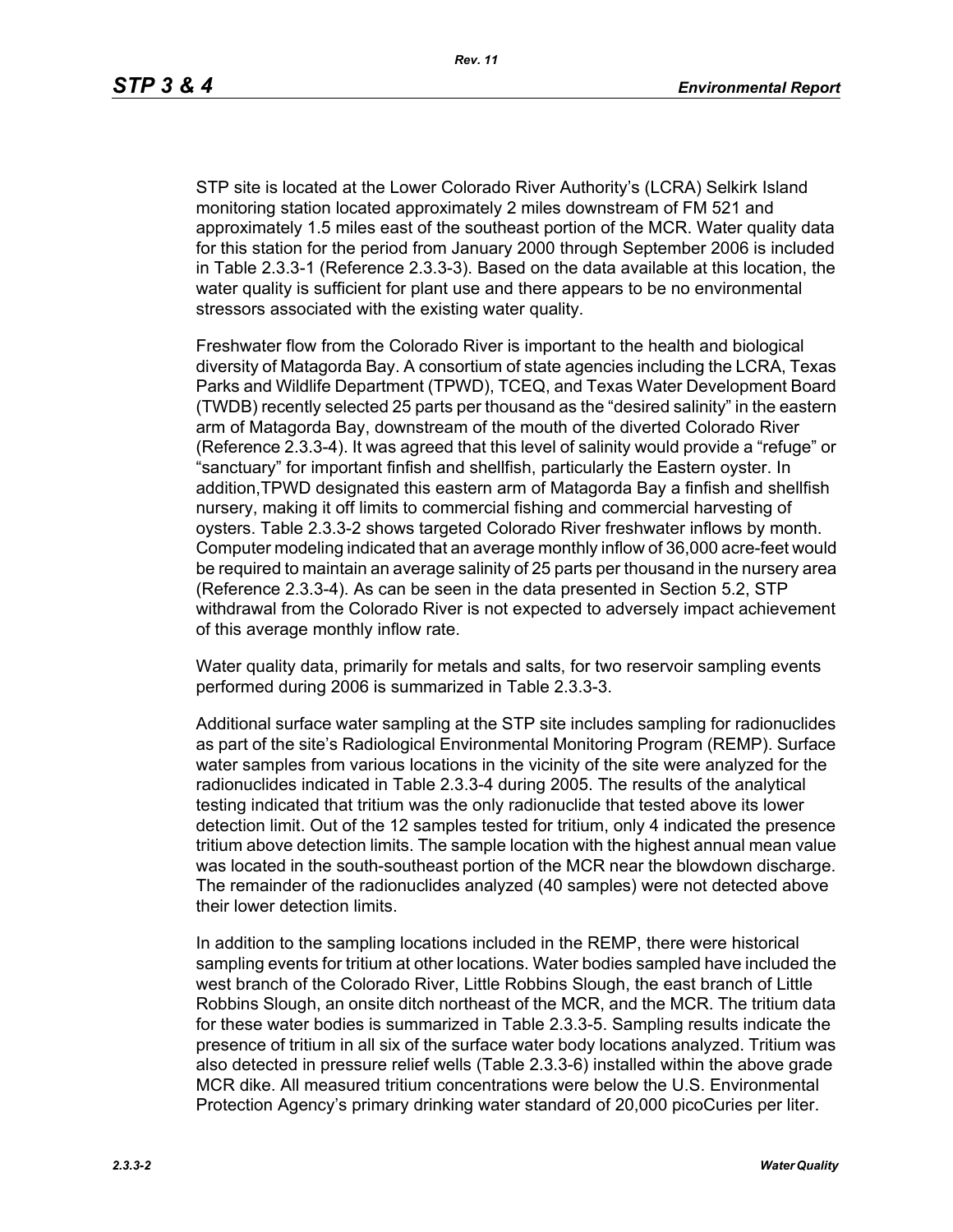Since the relief wells discharge to the surface ditches around the dike, the results of the tritium analyses for these wells is considered surface water data.

Segment 1401 water uses support aquatic life, contact recreation, general use, and fish consumption. In 2004, Segment 1401 was assessed as "fully supported" for aquatic life, contact recreation, and for general uses. Fish consumption was not assessed (Reference 2.3.3-2). The draft 2006 water body assessment list shows the segment as not supporting contact recreational use due to the presence of the bacteria *enterococcus* (Reference 2.3.3-5). *Enterococcus* is normally found in human and animal waste (Reference 2.3.3-6). Water quality associated with bacteria generally deteriorates during periods of heavy precipitation. Runoff from livestock producing facilities could carry increased amounts of bacteria which could then be carried to the nearest surface water feature. Heavy rains could also tax wastewater treatment facilities by flooding the systems and flushing water not yet fully treated to surface water features for transport downstream. Since there had been no release of water to the Colorado River from STP 1 & 2 operations, the STP site would not be considered a potential source of the bacteria. However, water pumped from the Colorado River to the MCR could also transport bacteria, which would be removed from the water stream during the water treatment process.

## **2.3.3.2 Groundwater**

Groundwater quality in the Gulf Coast Aquifer generally varies with depth and location. Water quality is good in terms of dissolved solids in the central and northeastern parts of the aquifer where the aquifer contains less than 500 milligrams per liter (mg/L) of total dissolved solids, but declines to the south where the total dissolved solids range from 1000 to more than 10,000 mg/L (Reference 2.3.3-7). Groundwater becomes more saline in the deeper subsurface and in discharge areas due to the long groundwater residence times and continued reaction with the aquifer minerals (Reference 2.3.3-8). Groundwater salinity is a function of total dissolved solids concentration. The salinity scale is as follows: fresh water (less than 1000 mg/L), slightly saline (1000 to 3000 mg/L) moderately saline (3000 to 10,000 mg/L), very saline (10,000 to 35,000 mg/L), and brine (greater than 35,000 mg/L) (Reference 2.3.3-8).

The aquifer of interest at the STP site is the Chicot Aquifer, which is the most shallow aquifer in the Gulf Coast Aquifer system. At the STP site, underlying aquifers within the Gulf Coast Aquifer System include the Evangeline, Jasper, and Catahoula Aquifers (Reference 2.3.3-8). The upper portion of the Chicot Aquifer is comprised of the Beaumont Formation.

The TCEQ is the entity responsible for protecting the state's groundwater quality. To this end, the TCEQ has implemented a comprehensive statewide groundwater management policy of antidegradation and has instituted a groundwater quality assessment program that maintains a network designed to monitor the ambient groundwater quality of nine major aquifer systems in Texas. One of these nine aquifer systems, the Chicot Aquifer (part of Gulf Coast Aquifer system), underlies the STP site.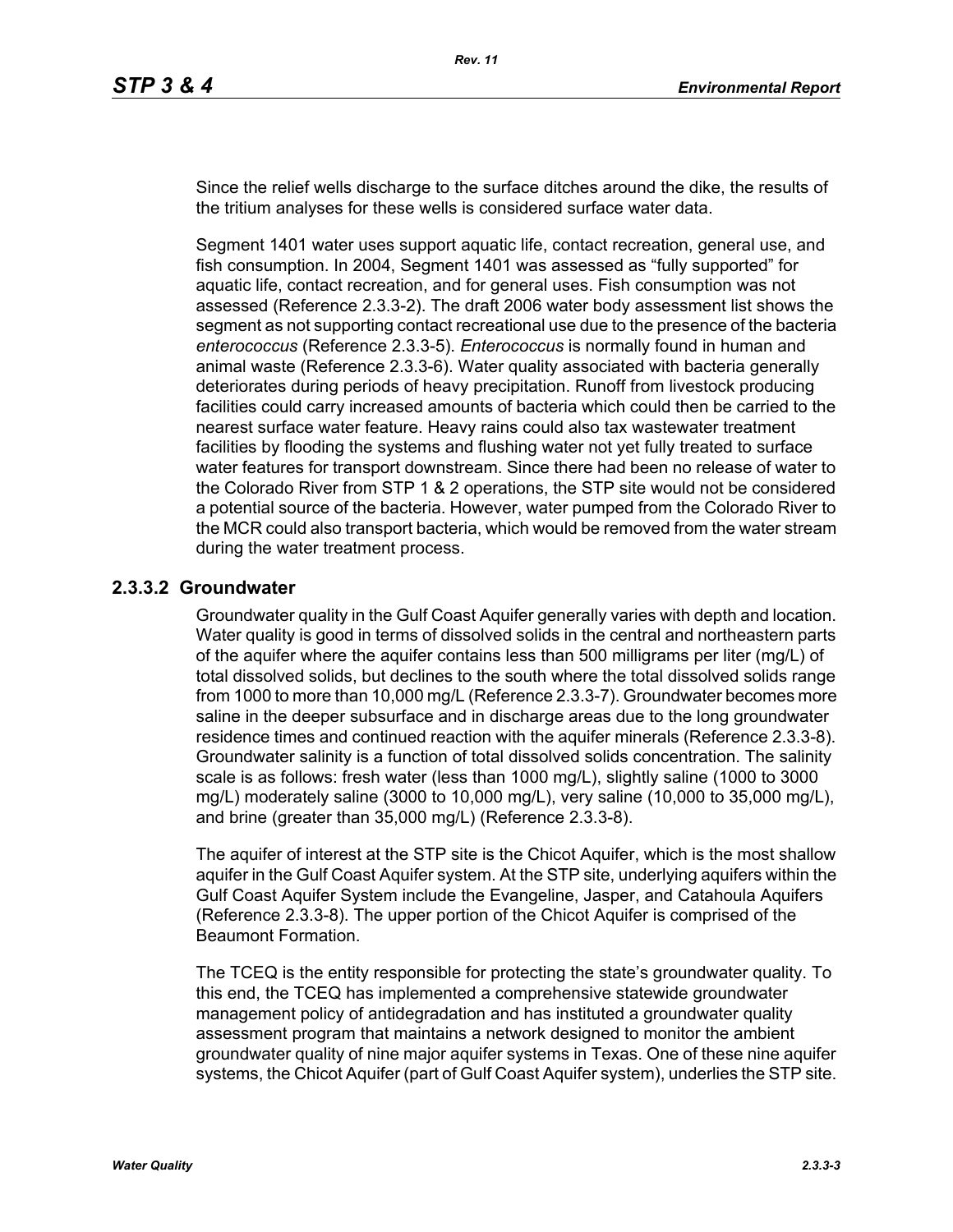Radionuclides, including uranium, radium, and radon gas are naturally occurring within the central and northeastern portion of the Gulf Coast Aquifer, with a high occurrence in the Harris County area located northeast of Matagorda County (Reference 2.3.3-7).

Groundwater quality data from wells within 6 miles (9.6 kilometers) of the STP site located in the same portion of the Chicot Aquifer as the STP site wells are summarized in Table 2.3.3-7. The locations of the wells are indicated on Figure 2.3.2-1.

In 2005, sample analyses on 26 groundwater samples from drinking water wells included in the REMP were analyzed for radionuclides. The results are included in Table 2.3.3-8. The results indicated that Gross Beta was the only radionuclide detected above laboratory detection levels. The control station for the sampling event had higher results than the STP site samples. The location with the highest annual mean Gross Beta concentration was 14 miles (22.4 kilometers) north-northeast of STP 1 & 2. The elevated levels reflect natural radioactive material in the well water, activity not related to the STP site operations.

In 2005, sample analyses on six groundwater samples from monitoring wells included in the REMP were analyzed for the radionuclides. The results are included in Table 2.3.3-9 Tritium was the only radionuclide detected above laboratory detection levels. The location with the highest annual mean tritium concentration was directly south of, and adjacent to, the MCR, 3.8 miles south of STP 1 & 2.

In 2006, sample analyses on 16 groundwater samples from monitoring wells included in the REMP were analyzed for tritium. The results, as shown in Table 2.3.3-10, indicated levels above detection limits at only one groundwater sampling location, piezometer well number 435-02. This well is located approximately 700 feet west of the MCR embankment, approximately 2.9 miles (4.6 kilometers) southwest of STP 1 & 2.

#### **2.3.3.2.1 References**

- 2.3.3-1 TCEQ 2005, STP Nuclear Operating Company, TPDES Permit No. 001908000 Renewal. July 21, 2005.
- 2.3.3-2 "Colorado River Basin: 2004 Assessment. Segment 1401," TCEQ (Texas Commission on Environmental Quality), April 14, 2007.
- 2.3.3-3 "Water Quality Data 2000-September 2006," LCRA (Lower Colorado River Authority), 2007. Available at http://waterquality.lcra.org, accessed on June 14, 2007.
- 2.3.3-4 "Matagorda Bay Freshwater Inflow Needs Study," LCRA et al. (Lower Colorado River Authority), TCEQ, Texas Parks and Wildlife, and the Texas Water Development Board, August 2006.
- 2.3.3-5 "Draft 2006 Water Body Assessments by Basin 14 Colorado River Basin," TCEQ 2007b, March 19, 2007. Available at www.tceq.state.tx.us/compliance/ monitoring/water/quality/data/06twqi/06\_list.html.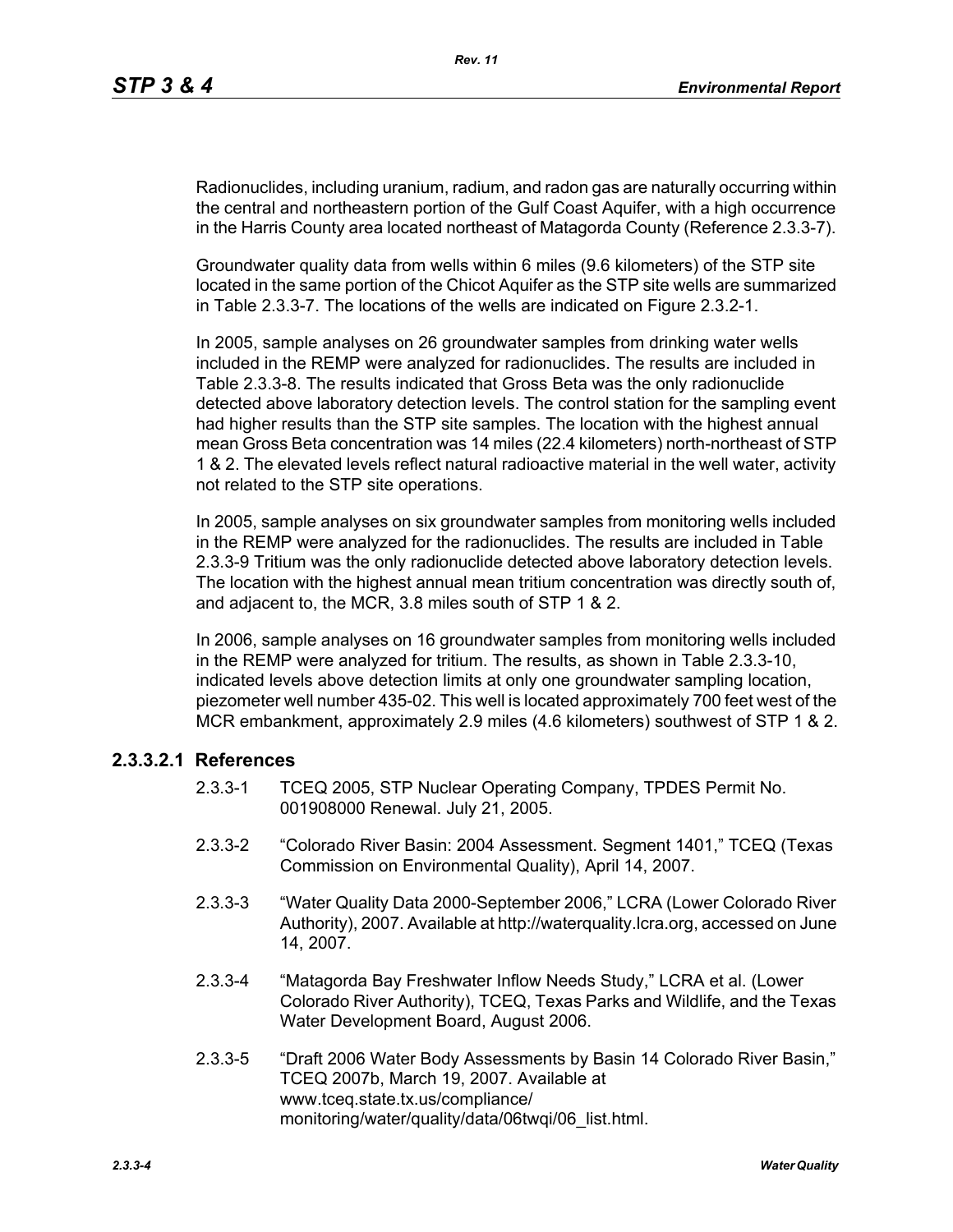| $2.3.3 - 6$ | MedicineNet 2007, Definition of Enterococcus, Available at<br>www.medterms.<br>com/script/main/art.asp?articlekey=20162 accessed on August 8, 2007. |
|-------------|-----------------------------------------------------------------------------------------------------------------------------------------------------|
| $2.3.3 - 7$ | "Water for Texas," TWDB (Texas Water Development Board) 2007a,<br>Document No. GP-8-1, January 2007.                                                |

- 2.3.3-8 "Texas Water Development Board Report 365 Aquifers of the Gulf Coast of Texas," Mace et. al., Mace, Robert E., Sarah C. Davidson, Edward S. Angle, and William F. Mullican, III, February 2006.
- 2.3.3-9 Nalco (Nalco Analytical Resources), 2006a, STPNOC Cooling Water Data, Main Cooling Reservoir. Sampled July 25, 2006. Completed August 3, 2006.
- 2.3.3-10 Nalco 2006b, STPNOC Cooling Water Data, Main Cooling Reservoir. Sampled October 17, 2006. Completed October 31, 2006.
- 2.3.3-11 "Ground Water Quality Samples Matagorda County," TWDB, Ground Water Data System, February 6, 2007.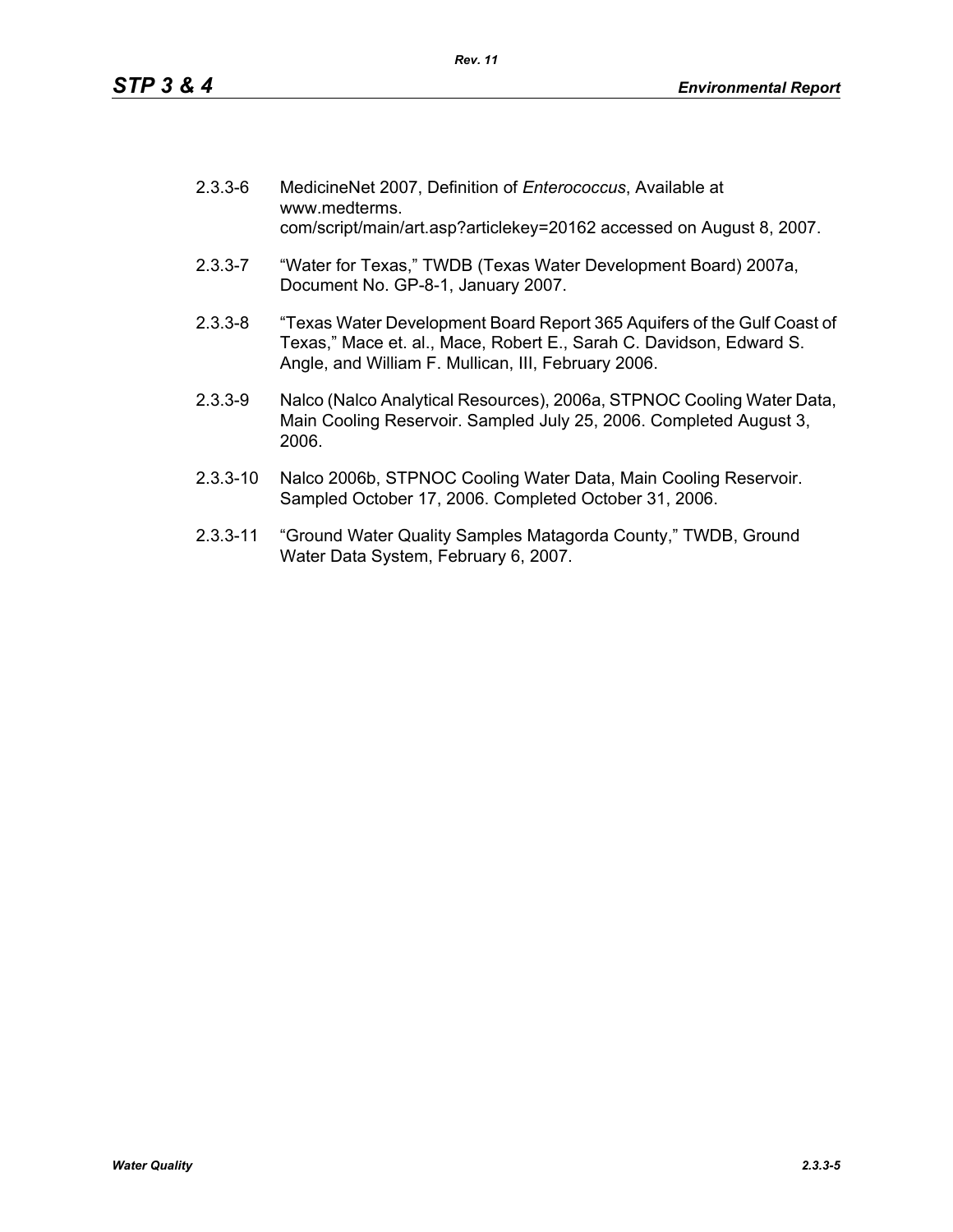|             | Table 2.3.3-1(a)<br>V,<br>Surface Water Quality Data-Colorado River at Selkirk Island<br>٦ |                                     |                                         |                      |                     |                     |                                     |                                |                                |  |  |
|-------------|--------------------------------------------------------------------------------------------|-------------------------------------|-----------------------------------------|----------------------|---------------------|---------------------|-------------------------------------|--------------------------------|--------------------------------|--|--|
| <b>Date</b> | <b>Depth</b><br>(m)                                                                        | <b>Temperature</b><br>$(^{\circ}C)$ | NO <sub>2</sub> /NO <sub>3</sub> (mg/L) | <b>TKN</b><br>(mg/L) | O-P Diss.<br>(mg/L) | <b>DO</b><br>(mg/L) | <b>Total</b><br>Phosphate<br>(UG/L) | PHEOEHYTTN-A<br>FLR Wet (mg/L) | <b>Turbidity</b><br><b>NTU</b> |  |  |
| 01/03/2000  | 0.3                                                                                        | No Data                             | 3.2                                     | 1.85                 | 0.2                 | No Data             | No Data                             | 1.41                           | No Data                        |  |  |
| 01/03/2000  | 1.0                                                                                        | 18.92                               | No Data                                 | No Data              | No Data             | No Data             | No Data                             | No Data                        | 7.49                           |  |  |
| 03/16/2000  | 0.3                                                                                        | No Data                             | 2.12                                    | 0.836                | 0.46                | No Data             | No Data                             | 0.501                          | No Data                        |  |  |
| 03/16/2000  | 1.0                                                                                        | 21.82                               | No Data                                 | No Data              | No Data             | 8.09                | No Data                             | No Data                        | 21.1                           |  |  |
| 05/03/2000  | 0.3                                                                                        | No Data                             | < 0.02                                  | 1.21                 | 0.16                | No Data             | No Data                             | 0.275                          | No Data                        |  |  |
| 05/03/2000  | 1.0                                                                                        | 25.07                               | No Data                                 | No Data              | No Data             | 5.52                | No Data                             | No Data                        | 13                             |  |  |
| 07/11/2000  | 2.2                                                                                        | 30.84                               | < 0.02                                  | 0.713                | 0.06                | 2.7                 | No Data                             | 0.18                           | 10.6                           |  |  |
| 09/12/2000  | 0.33                                                                                       | No Data                             | < 0.02                                  | 0.946                | < 0.01              | No Data             | No Data                             | 0.266                          | No Data                        |  |  |
| 09/12/2000  | 0.5                                                                                        | 30.72                               | No Data                                 | No Data              | No Data             | 6.12                | No Data                             | No Data                        | 5.47                           |  |  |
| 11/06/2000  | 0.33                                                                                       | No Data                             | $\overline{2}$                          | 0.683                | < 0.01              | No Data             | No Data                             | 0.331                          | No Data                        |  |  |
| 11/06/2000  | 1.0                                                                                        | 24.29                               | No Data                                 | No Data              | No Data             | 7.1                 | No Data                             | No Data                        | 32.1                           |  |  |
| 01/04/2001  | 0.33                                                                                       | No Data                             | 0.98                                    | 0.594                | 0.11                | No Data             | No Data                             | 0.237                          | No Data                        |  |  |
| 01/04/2001  | 0.6                                                                                        | 6.41                                | No Data                                 | No Data              | No Data             | 12.86               | No Data                             | No Data                        | 127                            |  |  |
| 03/01/2001  | 0.33                                                                                       | No Data                             | 1.22                                    | 0.434                | 0.19                | No Data             | No Data                             | 0.255                          | No Data                        |  |  |
| 03/01/2001  | 0.8                                                                                        | 18.67                               | No Data                                 | No Data              | No Data             | 8.94                | No Data                             | No Data                        | 47.2                           |  |  |
| 05/03/2001  | 0.2                                                                                        | 25.82                               | No Data                                 | No Data              | No Data             | 10.15               | No Data                             | No Data                        | 25.7                           |  |  |
| 05/03/2001  | 0.33                                                                                       | No Data                             | 1.23                                    | 0.821                | 0.08                | No Data             | No Data                             | 0.168                          | No Data                        |  |  |
| 07/18/2001  | 0.33                                                                                       | No Data                             | < 0.02                                  | 1.6                  | 0.0754              | No Data             | No Data                             | 0.158                          | No Data                        |  |  |
| 07/18/2001  | 0.7                                                                                        | 33                                  | No Data                                 | No Data              | No Data             | 9.72                | No Data                             | No Data                        | 31.6                           |  |  |
| 09/05/2001  | 0.33                                                                                       | No Data                             | 0.707                                   | 1.09                 | 0.258               | No Data             | No Data                             | 0.408                          | No Data                        |  |  |
| 09/05/2001  | 0.5                                                                                        | 27.91                               | No Data                                 | No Data              | No Data             | 5.41                | No Data                             | No Data                        | 199                            |  |  |
| 11/26/2001  | 0.33                                                                                       | No Data                             | 0.735                                   | 0.489                | 0.907               | No Data             | No Data                             | 0.118                          | No Data                        |  |  |
| 11/26/2001  | 0.8                                                                                        | 19.15                               | No Data                                 | No Data              | No Data             | 9.38                | No Data                             | No Data                        | 85.8                           |  |  |

*2.3.3-6*

*Rev. 11*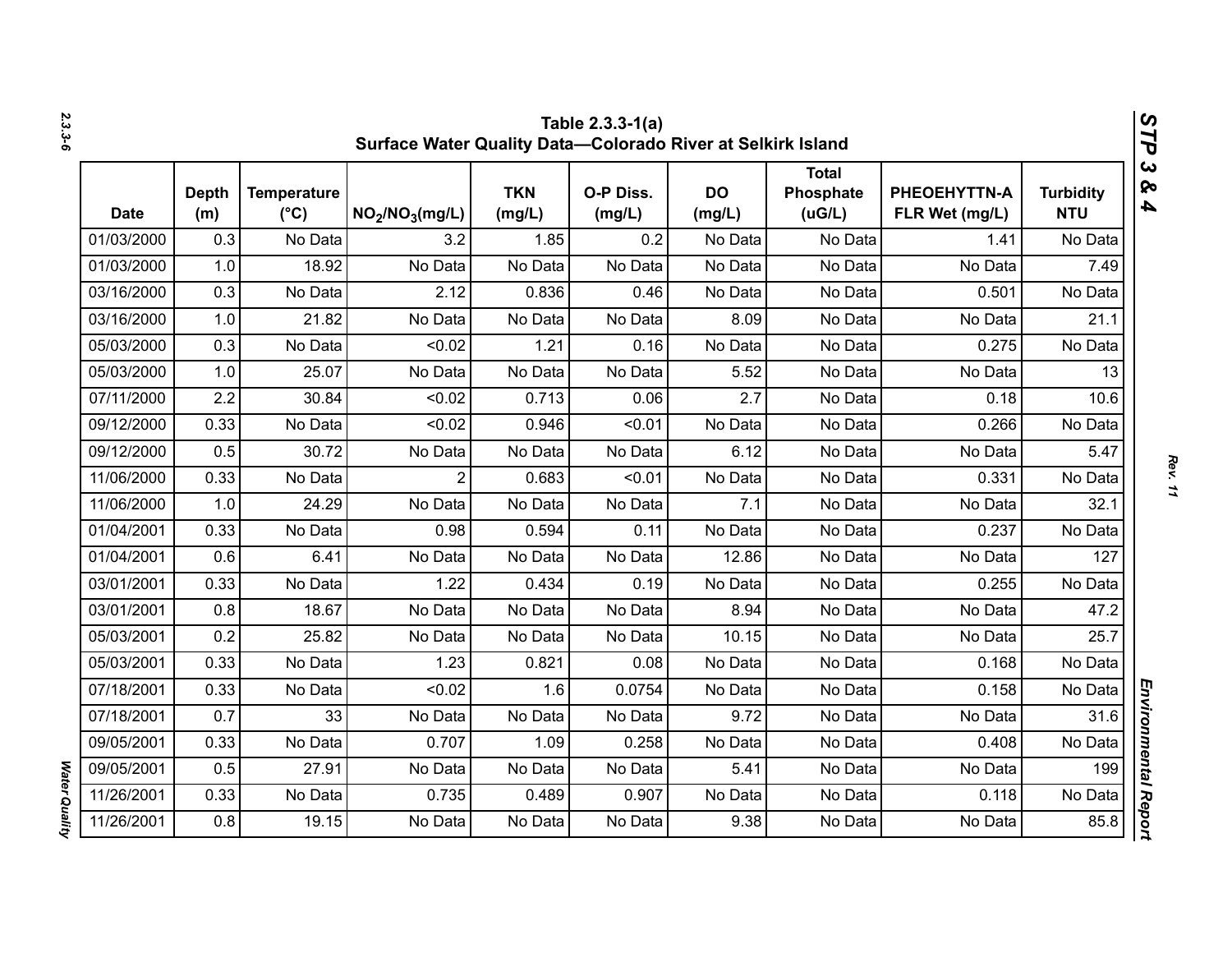|             |                     |                                     | Surface Water Quality Data-Colorado River at Selkirk Island (Continued) |                      | Table 2.3.3-1(a)    |                     |                                     |                                |                                | STP                                              |
|-------------|---------------------|-------------------------------------|-------------------------------------------------------------------------|----------------------|---------------------|---------------------|-------------------------------------|--------------------------------|--------------------------------|--------------------------------------------------|
| <b>Date</b> | <b>Depth</b><br>(m) | <b>Temperature</b><br>$(^{\circ}C)$ | NO <sub>2</sub> /NO <sub>3</sub> (mg/L)                                 | <b>TKN</b><br>(mg/L) | O-P Diss.<br>(mg/L) | <b>DO</b><br>(mg/L) | <b>Total</b><br>Phosphate<br>(uG/L) | PHEOEHYTTN-A<br>FLR Wet (mg/L) | <b>Turbidity</b><br><b>NTU</b> | $\boldsymbol{\omega}$<br>ନ୍ତ<br>$\blacktriangle$ |
| 01/16/2002  | 0.33                | No Data                             | 1.25                                                                    | 0.389                | 0.175               | No Data             | No Data                             | 0.168                          | No Data                        |                                                  |
| 01/16/2002  | 0.5                 | 14.35                               | No Data                                                                 | No Data              | No Data             | 10.62               | No Data                             | No Data                        | 40.7                           |                                                  |
| 03/20/2002  | 0.33                | No Data                             | 1.42                                                                    | 0.49                 | 0.08                | No Data             | No Data                             | 0.28                           | No Data                        |                                                  |
| 03/20/2002  | 0.8                 | 22.15                               | No Data                                                                 | No Data              | No Data             | 8.55                | No Data                             | No Data                        | 8.52                           |                                                  |
| 05/09/2002  | 0.33                | No Data                             | 0.02                                                                    | 0.9                  | 0.03                | No Data             | No Data                             | 0.1                            | No Data                        |                                                  |
| 05/09/2002  | 0.8                 | 29.04                               | No Data                                                                 | No Data              | No Data             | 8.81                | No Data                             | No Data                        | 7.71                           |                                                  |
| 07/01/2002  | 0.33                | No Data                             | 0.71                                                                    | 1.1                  | 0.22                | No Data             | No Data                             | 0.31                           | No Data                        |                                                  |
| 09/09/2002  | 0.33                | No Data                             | 0.19                                                                    | 1.41                 | 0.39                | No Data             | No Data                             | 0.7                            | No Data                        |                                                  |
| 09/09/2002  | 0.6                 | 26.56                               | No Data                                                                 | No Data              | No Data             | 6.12                | No Data                             | No Data                        | 441                            |                                                  |
| 09/09/2002  | 2.0                 | 26.56                               | No Data                                                                 | No Data              | No Data             | 5.88                | No Data                             | No Data                        | No Data                        |                                                  |
| 11/05/2002  | 0.3                 | 16.16                               | No Data                                                                 | No Data              | No Data             | 9.92                | No Data                             | No Data                        | 772                            |                                                  |
| 11/05/2002  | 0.33                | No Data                             | 0.25                                                                    | 1.14                 | 0.17                | No Data             | No Data                             | 0.55                           | No Data                        |                                                  |
| 11/05/2002  | 0.8                 | 16.15                               | No Data                                                                 | No Data              | No Data             | 9.53                | No Data                             | No Data                        | No Data                        |                                                  |
| 01/02/2003  | 0.3                 | 14.54                               | 0.77                                                                    | 1.19                 | 0.08                | 11.35               | No Data                             | 0.37                           | 392                            |                                                  |
| 01/02/2003  | 1.6                 | 14.53                               | No Data                                                                 | No Data              | No Data             | 10.46               | No Data                             | No Data                        | No Data                        |                                                  |
| 03/05/2003  | 0.3                 | 12.76                               | 0.76                                                                    | 0.51                 | 0.07                | 10.99               | No Data                             | 0.21                           | 123                            |                                                  |
| 05/07/2003  | 0.3                 | 26.99                               | No Data                                                                 | No Data              | No Data             | 7.54                | No Data                             | No Data                        | 17                             |                                                  |
| 05/07/2003  | 0.33                | No Data                             | 0.14                                                                    | 2.04                 | 0.01                | No Data             | No Data                             | 0.08                           | 0.08                           |                                                  |
| 05/07/2003  | 1.1                 | 26.91                               | No Data                                                                 | No Data              | No Data             | 7.08                | No Data                             | No Data                        | No Data                        |                                                  |
| 07/02/2003  | 0.3                 | 31.19                               | No Data                                                                 | No Data              | No Data             | 7.57                | No Data                             | No Data                        | 17                             |                                                  |
| 07/02/2003  | 0.33                | No Data                             | 0.43                                                                    | 0.88                 | 0.06                | No Data             | No Data                             | 0.08                           | No Data                        |                                                  |
| 07/02/2003  | 1.2                 | 30.57                               | No Data                                                                 | No Data              | No Data             | 6.82                | No Data                             | No Data                        | No Data                        |                                                  |
| 09/30/2003  | 0.33                | 26.89                               | 0.75                                                                    | 0.973                | 0.141               | 12.07               | 13.3                                | 0.23                           | 18.3                           | Environmental Report                             |

*Water Quality 2.3.3-7*  $2.3.3 - 7$ 

Water Quality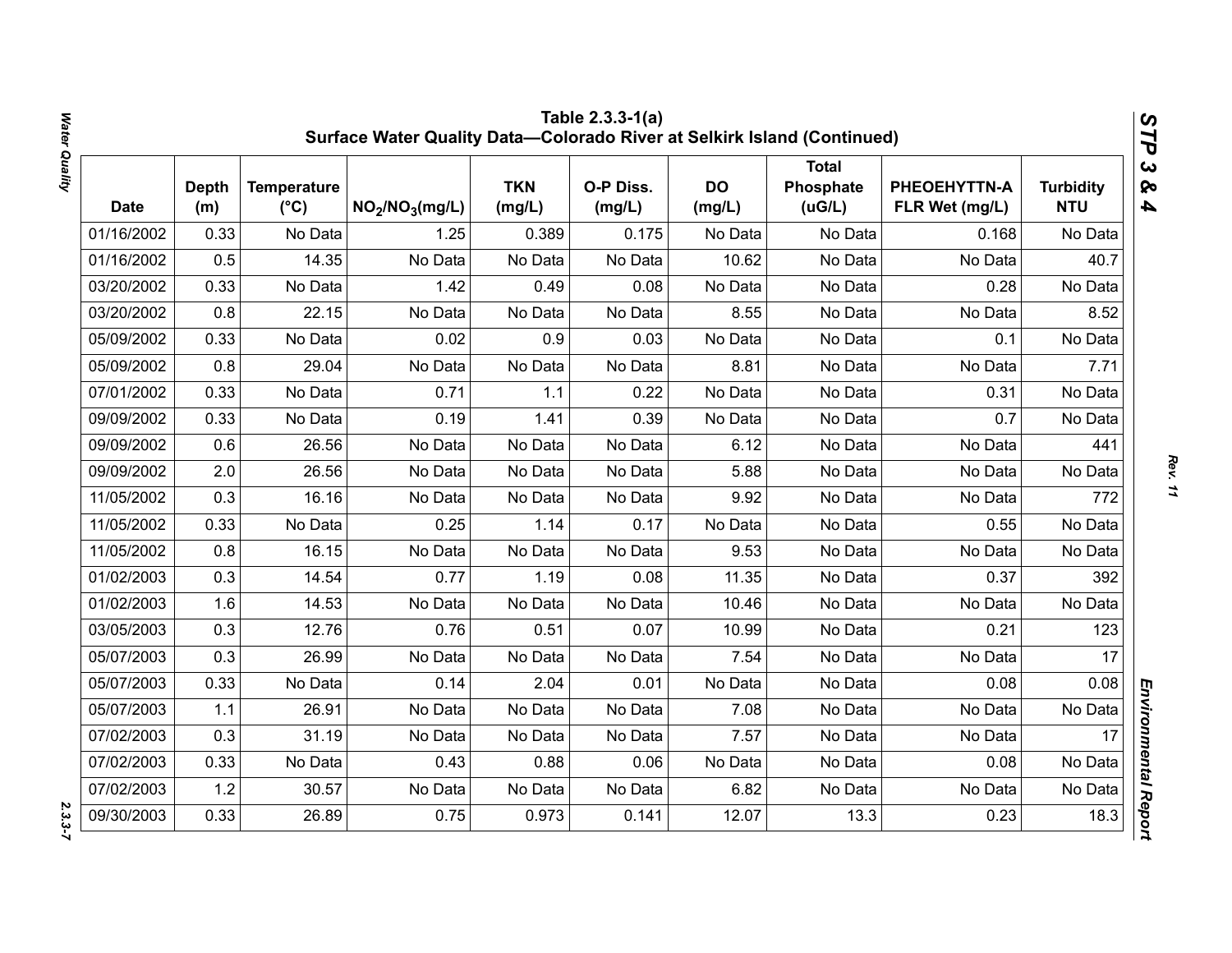| <b>Date</b> | <b>Depth</b><br>(m) | <b>Temperature</b><br>$(^{\circ}C)$ | NO <sub>2</sub> /NO <sub>3</sub> (mg/L) | <b>TKN</b><br>(mg/L) | O-P Diss.<br>(mg/L) | <b>DO</b><br>(mg/L) | <b>Total</b><br>Phosphate<br>(UG/L) | PHEOEHYTTN-A<br>FLR Wet (mg/L) | <b>Turbidity</b><br><b>NTU</b> |
|-------------|---------------------|-------------------------------------|-----------------------------------------|----------------------|---------------------|---------------------|-------------------------------------|--------------------------------|--------------------------------|
| 11/03/2003  | 0.33                | 23.54                               | 1.5                                     | 0.931                | 0.226               | 9.33                | 2.7                                 | 0.25                           | 11.5                           |
| 01/13/2004  | 0.33                | 14.33                               | 2.08                                    | 0.526                | 0.326               | 10.79               | 1.2                                 | 0.34                           | 18.3                           |
| 03/09/2004  | 0.33                | 20.78                               | 1.13                                    | 0.849                | 0.236               | 9.1                 | 1.5                                 | 0.23                           | 31.6                           |
| 05/04/2004  | 0.34                | 21.1                                | 1.49                                    | 0.764                | 0.271               | 8.44                | 1.0                                 | 0.39                           | 158.0                          |
| 07/13/2004  | 0.32                | 30.51                               | 0.27                                    | 0.748                | 0.054               | 11.26               | 6.2                                 | 0.117                          | 22.0                           |
| 07/13/2004  | 1.2                 | 30.23                               | No Data                                 | No Data              | No Data             | 10.13               | No Data                             | No Data                        | No Data                        |
| 09/14/2004  | 0.33                | 29.88                               | < 0.02                                  | 1.01                 | 0.054               | 9.77                | 5.9                                 | 0.125                          | 10.9                           |
| 09/14/2004  | 1.26                | 29.19                               | No Data                                 | No Data              | No Data             | 5.69                | No Data                             | No Data                        | No Data                        |
| 11/10/2004  | 0.33                | 21.34                               | 1.633                                   | 0.72                 | 0.225               | 8.92                | < 3.0                               | 0.287                          | 58.9                           |
| 11/10/2004  | 0.88                | 21.2                                | No Data                                 | No Data              | No Data             | 8.83                | No Data                             | No Data                        | No Data                        |
| 01/06/2005  | 0.3                 | 19.22                               | 1.157                                   | 0.294                | 0.099               | 9.21                | 5.2                                 | 0.129                          | No Data                        |
| 03/01/2005  | 0.3                 | 17.58                               | 1.922                                   | 0.661                | 0.146               | 9.67                | < 3.0                               | 0.287                          | 84.8                           |
| 05/10/2005  | 0.3                 | 23.44                               | 0.1532                                  | 1.09                 | < 0.04              | 5.73                | 8.3                                 | 0.068                          | 39.4                           |
| 07/05/2005  | 0.3                 | 32.79                               | < 0.02                                  | 0.704                | < 0.04              | 8.43                | 4.7                                 | 0.178                          | 15.5                           |
| 09/01/2005  | 0.33                | 31.82                               | < 0.02                                  | 1.07                 | < 0.04              | 5.41                | No Data                             | 0.671                          | 7.59                           |
| 11/01/2005  | 0.3                 | 20.27                               | 1.5167                                  | 0.6936               | 0.112               | 9.29                | No Data                             | 0.1886                         | 8.79                           |
| 01/10/2006  | 0.3                 | 15.73                               | 3.299                                   | 0.7941               | 0.296               | 10.25               | No Data                             | 0.3105                         | 8.43                           |
| 03/06/2006  | 0.33                | 21.58                               | 2.0476                                  | 1.2867               | 0.376               | 12.2                | No Data                             | 0.3163                         | 15.3                           |
| 05/17/2006  | 0.33                | 25.4                                | 1.0557                                  | 0.5182               | 0.176               | 7.44                | No Data                             | 0.228                          | 18.0                           |
| 07/17/2006  | 0.3                 | 33.41                               | 0.3                                     | 0.604                | 0.194               | 9.16                | No Data                             | 0.277                          | 10.8                           |
| 09/13/2006  | 0.3                 | 28.97                               | 0.16                                    | 1.62                 | 0.064               | 6.27                | No Data                             | 0.221                          | 14.8                           |

Water Quality *Water Quality*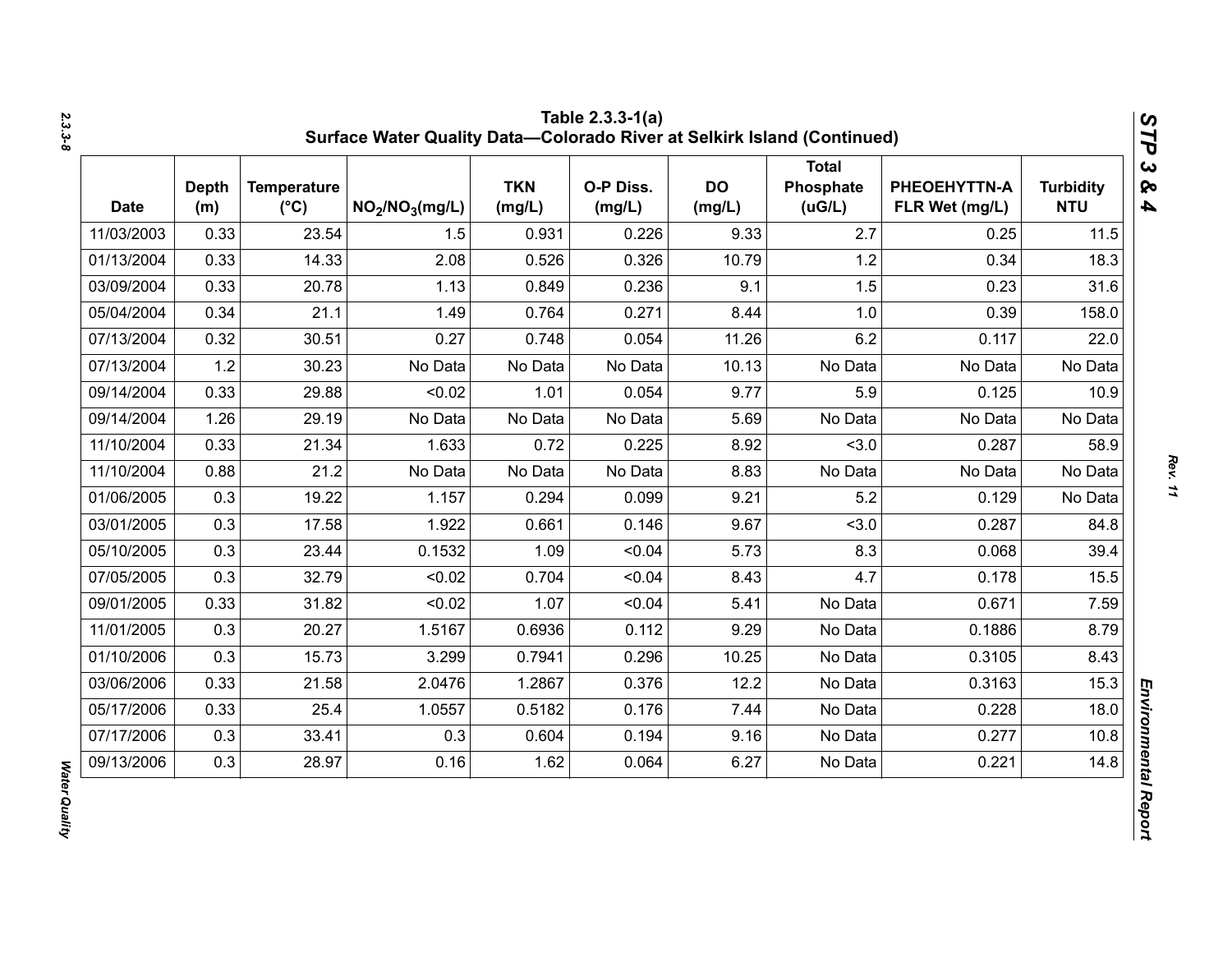| <b>Date</b> | Depth<br>(m) | <b>TOC</b><br>(mg/L) | <b>Chloride</b><br>mg/L) | Chlorophyll-A-Phyto<br><b>CHFLuG/L</b> | E. Coli<br>(#/100 ml) | <b>Enterococcus</b><br><b>IDEXX</b><br>(MPN/100/ml) |
|-------------|--------------|----------------------|--------------------------|----------------------------------------|-----------------------|-----------------------------------------------------|
| 01/03/2000  | 0.3          | 2.03                 | 2,290                    | No Data                                | 49                    | No Data                                             |
| 03/16/2000  | 0.3          | 3.21                 | 1,200                    | No Data                                | 128                   | $\overline{No}$ Data                                |
| 05/03/2000  | 0.3          | 3.14                 | 2,380                    | No Data                                | 300                   | No Data                                             |
| 07/11/2000  | 2.2          | 2.09                 | 4,690                    | No Data                                | 7                     | No Data                                             |
| 09/12/2000  | 0.33         | 1.74                 | 12,400                   | No Data                                | 1                     | No Data                                             |
| 11/06/2000  | 0.33         | 2.1                  | 3,040                    | No Data                                | 600                   | No Data                                             |
| 01/04/2001  | 0.33         | 4.92                 | 32.2                     | No Data                                | 80                    | No Data                                             |
| 03/01/2001  | 0.33         | 3.61                 | 45.5                     | No Data                                | 49                    | No Data                                             |
| 05/03/2001  | 0.33         | 3.59                 | 408                      | No Data                                | 9                     | No Data                                             |
| 07/18/2001  | 0.33         | 4.14                 | 1,530                    | No Data                                | 142                   | No Data                                             |
| 09/05/2001  | 0.33         | 7.28                 | 14.5                     | No Data                                | 300                   | 1,400                                               |
| 11/26/2001  | 0.33         | 3.52                 | 35.6                     | No Data                                | No Data               | 209                                                 |
| 01/16/2002  | 0.33         | 3.47                 | 37.9                     | No Data                                | No Data               | 16.6                                                |
| 03/20/2002  | 0.33         | 2.62                 | 783                      | No Data                                | No Data               | 30                                                  |
| 05/09/2002  | 0.33         | 2.68                 | 1,210                    | No Data                                | No Data               | No Data                                             |
| 07/01/2002  | 0.33         | 4.74                 | 39                       | No Data                                | No Data               | 240                                                 |
| 09/09/2002  | 0.33         | 7.08                 | 18.1                     | No Data                                | $\overline{No}$ Data  | 7,700                                               |
| 11/05/2002  | 0.33         | 4.7                  | 6.21                     | No Data                                | No Data               | 1,900                                               |
| 01/02/2003  | 0.3          | 6.22                 | 26.4                     | No Data                                | No Data               | 450                                                 |
| 03/05/2003  | 0.3          | 4                    | 31.4                     | No Data                                | No Data               | 19                                                  |
| 05/07/2003  | 0.33         | 3.41                 | 401                      | No Data                                | No Data               | 34                                                  |
| 07/02/2003  | 0.33         | 2.59                 | 687                      | No Data                                | No Data               | 33                                                  |
| 09/30/2003  | 033          | 4.55                 | 348                      | 57                                     | No Data               | $\overline{4}$                                      |
| 11/03/2003  | 0.33         | 3.22                 | 354                      | 14.9                                   | No Data               | 41                                                  |
| 01/13/2004  | 0.33         | 2.6                  | 1,190                    | 7.2                                    | No Data               | 61                                                  |
| 03/09/2004  | 0.33         | 5.5                  | 110                      | 8.2                                    | $\overline{No}$ Data  | 180                                                 |
| 05/04/2004  | 0.34         | 6.2                  | 20.3                     | 3.5                                    | No Data               | 240                                                 |
| 07/13/2004  | 0.32         | 4.2                  | 33.9                     | 26.3                                   | No Data               | 540                                                 |
| 09/14/2004  | 0.33         | 2.6                  | 2,060                    | 26.1                                   | $\overline{No}$ Data  | 160                                                 |
| 11/10/2004  | 0.33         | 5.88                 | 93.2                     | 5.7                                    | No Data               | 1,600                                               |
| 01/06/2005  | 0.3          | 2.74                 | 37.9                     | 18.7                                   | No Data               | No Data                                             |
| 03/01/2005  | 0.3          | 4.92                 | 30.8                     | $5$                                    | No Data               | ${\bf 87}$                                          |
| 05/10/2005  | 0.3          | 3                    | 267                      | 32.7                                   | No Data               | 10 <sup>1</sup>                                     |
| 07/05/2005  | 0.3          | 3.53                 | 343                      | 21                                     | No Data               | 10                                                  |
| 09/01/2005  | 0.33         | 2.89                 | 4,450                    | No Data                                | No Data               | 20                                                  |
| 11/01/2005  | 0.3          | 2.025                | 1,277.96                 | No Data                                | No Data               | 10                                                  |
| 01/10/2006  | 0.3          | 3.527                | 969.356                  | No Data                                | No Data               | $\mathbf{1}$                                        |
| 03/06/2006  | 0.33         | 2.694                | 1,122.32                 | No Data                                | No Data               | 10                                                  |
| 05/17/2006  | 0.33         | 3.353                | 1,289.32                 | No Data                                | No Data               | op31                                                |
| 07/17/2006  | 0.3          | 4.3                  | 203                      | No Data                                | No Data               | 10 <sup>°</sup>                                     |
| 09/13/2006  | 0.3          | 3.65                 | 2,160                    | No Data                                | No Data               | 82                                                  |

**Table 2.3.3-1(b) Surface Water Quality Data—Colorado River at Selkirk Island**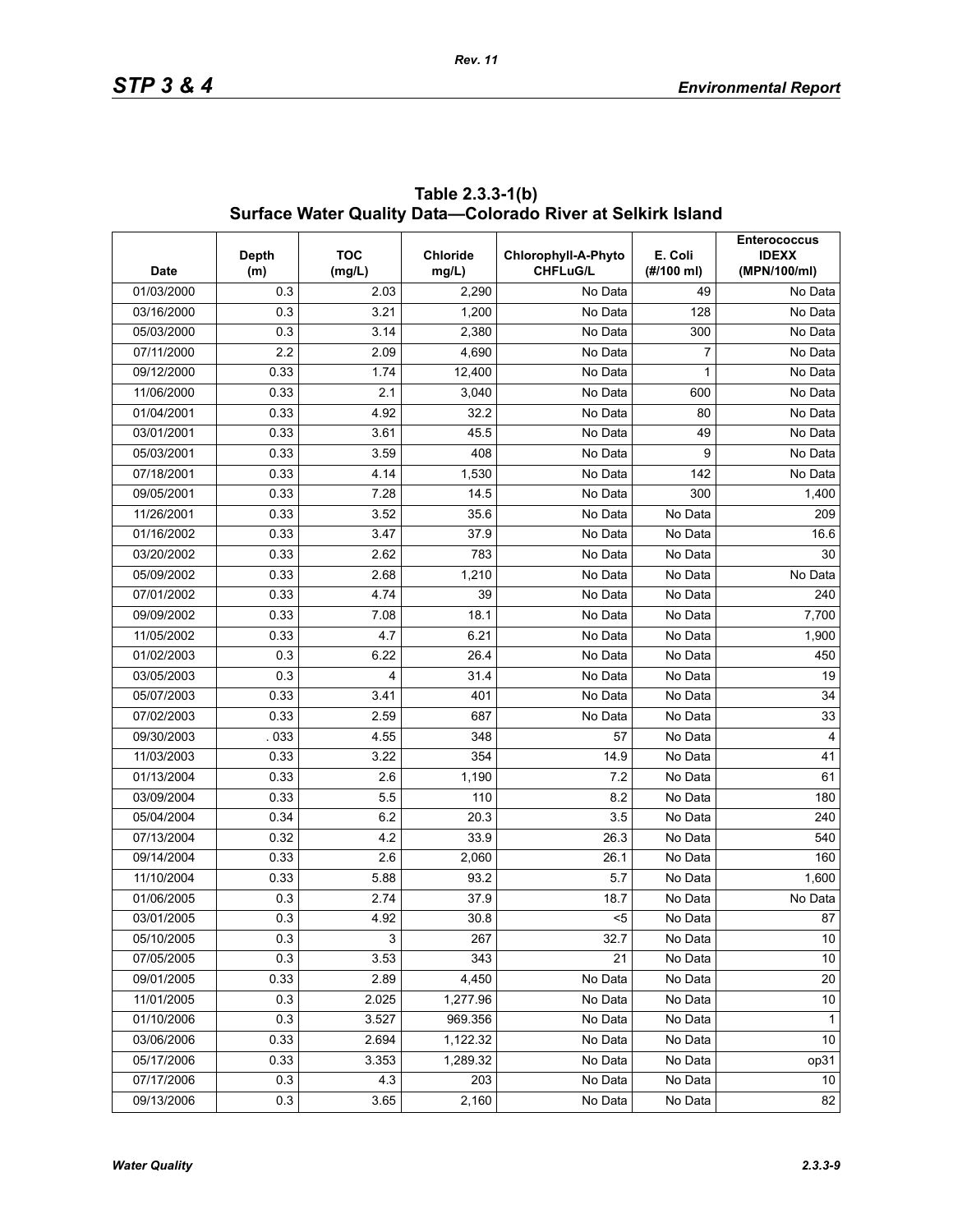| <b>Date</b> | <b>Depth</b><br>(m) | <b>Total Alkalinity</b><br>CaCo <sub>3</sub><br>(mg/L) | Chlorophyll-A<br>Corrected<br>(ug/L) | <b>Fecal Coli</b><br><b>MFM-FCBR</b><br>(#/100ml) |
|-------------|---------------------|--------------------------------------------------------|--------------------------------------|---------------------------------------------------|
| 01/03/2000  | 0.3                 | 222                                                    | 21                                   | 64                                                |
| 03/16/2000  | 0.3                 | 188                                                    | 6.6                                  | 168                                               |
| 05/03/2000  | 0.3                 | 163                                                    | 10.9                                 | 700                                               |
| 07/11/2000  | 2.2                 | 162                                                    | 4.8                                  | 6                                                 |
| 09/12/2000  | 0.33                | 158                                                    | 15.8                                 | $\overline{2}$                                    |
| 11/06/2000  | 0.33                | 134                                                    | 3.7                                  | 600                                               |
| 01/04/2001  | 0.33                | 137                                                    | 0.9                                  | 112                                               |
| 03/01/2001  | 0.33                | 152                                                    | 2.51                                 | 132                                               |
| 05/03/2001  | 0.33                | 182                                                    | 21.9                                 | 8                                                 |
| 07/18/2001  | 0.33                | 165                                                    | 19.2                                 | 400                                               |
| 09/05/2001  | 0.33                | 94.1                                                   | 1                                    | No Data                                           |
| 11/26/2001  | 0.33                | 176                                                    | 0.836                                | No Data                                           |
| 01/16/2002  | 0.33                | 189                                                    | 6.48                                 | No Data                                           |
| 03/20/2002  | 0.33                | 224                                                    | 15.6                                 | No Data                                           |
| 05/09/2002  | 0.33                | 148                                                    | 18                                   | No Data                                           |
| 07/01/2002  | 0.33                | 108                                                    | 7.5                                  | No Data                                           |
| 09/09/2002  | 0.33                | 81                                                     | 12.9                                 | No Data                                           |
| 11/05/2002  | 0.33                | 75                                                     | 1.3                                  | No Data                                           |
| 01/02/2003  | 0.3                 | 151                                                    | 5.4                                  | No Data                                           |
| 03/05/2003  | 0.3                 | 184                                                    | 9.1                                  | No Data                                           |
| 05/07/2003  | 0.33                | 183                                                    | 27.6                                 | No Data                                           |
| 07/02/2003  | 0.33                | 167                                                    | 16.7                                 | No Data                                           |
| 09/30/2003  | 0.33                | 166                                                    | No Data                              | No Data                                           |
| 11/03/2003  | 0.33                | 203                                                    | No Data                              | No Data                                           |
| 01/13/2004  | 0.33                | 205                                                    | No Data                              | No Data                                           |
| 03/09/2004  | 0.33                | 136                                                    | No Data                              | No Data                                           |
| 05/04/2004  | 0.34                | 94                                                     | No Data                              | No Data                                           |
| 07/13/2004  | 0.32                | 183                                                    | No Data                              | No Data                                           |
| 09/14/2004  | 0.33                | 182                                                    | No Data                              | No Data                                           |
| 11/10/2004  | 0.33                | 133                                                    | No Data                              | No Data                                           |
| 01/06/2005  | 0.3                 | 218                                                    | No Data                              | No Data                                           |
| 03/01/2005  | 0.3                 | 162                                                    | No Data                              | No Data                                           |
| 05/10/2005  | 0.3                 | 176                                                    | No Data                              | No Data                                           |
| 07/05/2005  | 0.3                 | 160                                                    | No Data                              | No Data                                           |
| 09/01/2005  | 0.33                | 171                                                    | No Data                              | No Data                                           |
| 11/01/2005  | 0.3                 | 223.1                                                  | 5.9808                               | No Data                                           |
| 01/10/2006  | 0.3                 | 235.3                                                  | 5.72448                              | No Data                                           |
| 03/06/2006  | 0.33                | 215                                                    | 24.6153                              | No Data                                           |
| 05/17/2006  | 0.33                | 118.7                                                  | 6.94093                              | No Data                                           |
| 07/17/2006  | 0.3                 | 160                                                    | 18.8                                 | No Data                                           |
| 09/13/2006  | 0.3                 | 170                                                    | 15.2                                 | No Data                                           |

**Table 2.3.3-1(b) Surface Water Quality Data—Colorado River at Selkirk Island (Continued)**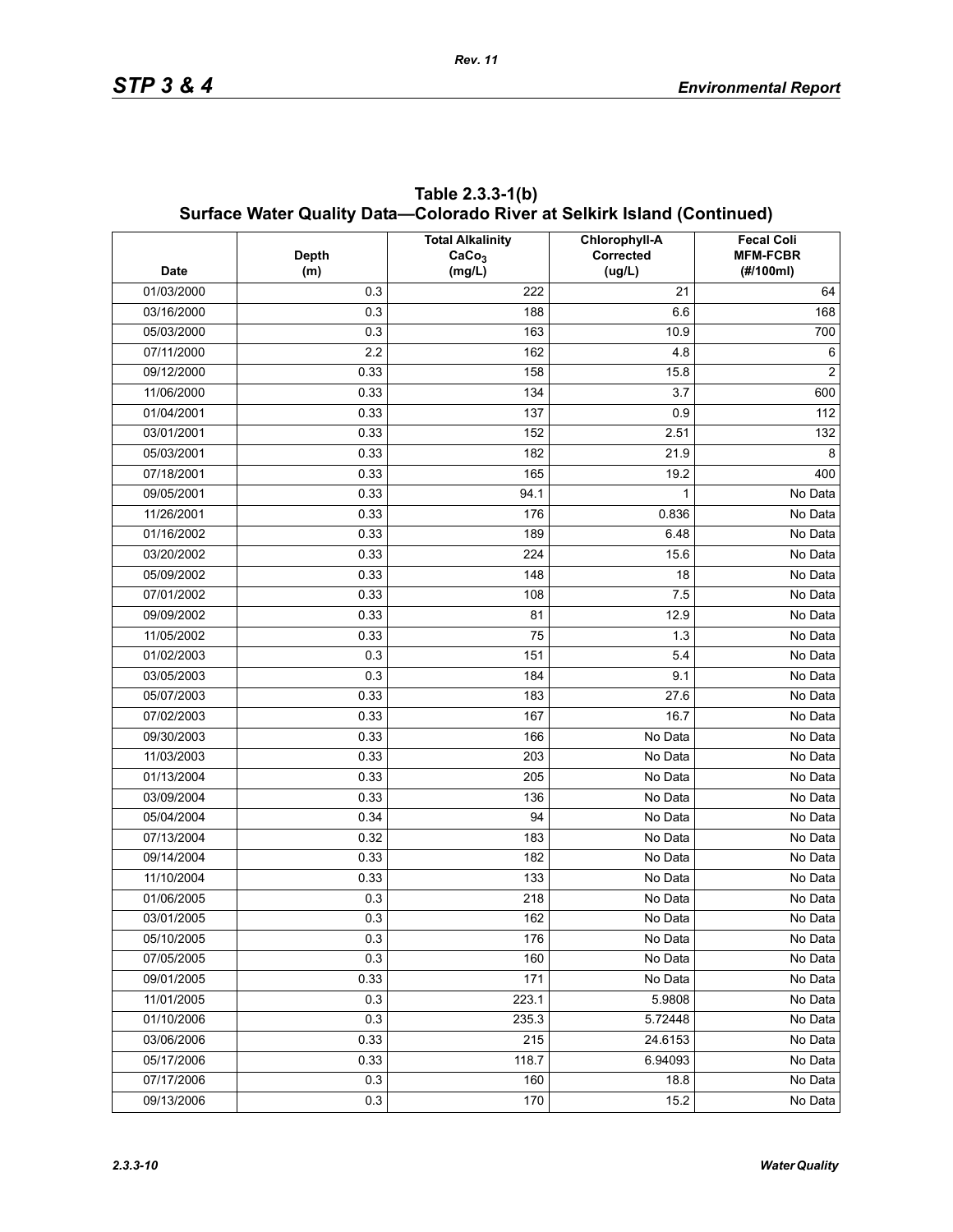| <b>Date</b> | <b>Depth</b><br>(m) | $NH3-N$<br><b>Total</b><br>(mg/L) | pH<br>(SU) | <b>PHEOPHTN A</b><br>(ug/L) | <b>Residual Total</b><br>(Nonfilterable)<br>(mg/L) | <b>Residual</b><br><b>Total Filtrate</b><br>Dissolved-180<br>(mg/L) | <b>Specific</b><br><b>Conductivity</b><br><b>Field</b><br>(µmhos/cm) | Sulfate SO <sub>4</sub><br>(mg/L) |
|-------------|---------------------|-----------------------------------|------------|-----------------------------|----------------------------------------------------|---------------------------------------------------------------------|----------------------------------------------------------------------|-----------------------------------|
| 01/03/2000  | 0.3                 | < 0.02                            | No Data    | 6.9                         | 21                                                 | 4,280                                                               | No Data                                                              | 340                               |
| 01/03/2000  | 1.0                 | No Data                           | 8.16       | No Data                     | No Data                                            | No Data                                                             | 7,766                                                                | No Data                           |
| 03/16/2000  | 0.3                 | 0.098                             | No Data    | 2.3                         | 21                                                 | 2,380                                                               | No Data                                                              | 206                               |
| 03/16/2000  | 1.0                 | No Data                           | 8.08       | No Data                     | No Data                                            | No Data                                                             | 4,287                                                                | No Data                           |
| 05/03/2000  | 0.3                 | 0.291                             | No Data    | 2.6                         | 34                                                 | No Data                                                             | No Data                                                              | 338                               |
| 05/03/2000  | 1.0                 | No Data                           | 7.95       | No Data                     | No Data                                            | No Data                                                             | 7,241d                                                               | No Data                           |
| 07/11/2000  | 2.2                 | < 0.02                            | 7.74       | 1.3                         | 31                                                 | No Data                                                             | 23,468                                                               | 582                               |
| 09/12/2000  | 0.33                | < 0.02                            | No Data    | 5.2                         | 91                                                 | No Data                                                             | No Data                                                              | 1,650                             |
| 09/12/2000  | 0.5                 | No Data                           | 8.14       | No Data                     | No Data                                            | No Data                                                             | 33,826                                                               | No Data                           |
| 11/06/2000  | 0.33                | 0.135                             | No Data    | 1.2                         | 47                                                 | No Data                                                             | No Data                                                              | 408                               |
| 11/06/2000  | 1.0                 | No Data                           | 7.85       | No Data                     | No Data                                            | No Data                                                             | 9,539                                                                | No Data                           |
| 01/04/2001  | 0.33                | 0.0223                            | No Data    | < 0.5                       | 66                                                 | No Data                                                             | No Data                                                              | 35.1                              |
| 01/04/2001  | 0.6                 | No Data                           | 8.02       | No Data                     | No Data                                            | No Data                                                             | 432                                                                  | No Data                           |
| 03/01/2001  | 0.33                | < 0.02                            | No Data    | 0.593                       | 37                                                 | No Data                                                             | No Data                                                              | 35.2                              |
| 03/01/2001  | 0.8                 | No Data                           | 8.2        | No Data                     | No Data                                            | No Data                                                             | 508                                                                  | No Data                           |
| 05/03/2001  | 0.2                 | No Data                           | 8.65       | No Data                     | No Data                                            | No Data                                                             | 1,815d                                                               | No Data                           |
| 05/03/2001  | 0.33                | 0.037                             | No Data    | 6.6                         | 30                                                 | No Data                                                             | No Data                                                              | 91.2                              |
| 07/18/2001  | 0.33                | < 0.02                            | No Data    | 7.34                        | 29                                                 | No Data                                                             | No Data                                                              | 217                               |
| 07/18/2001  | 0.7                 | No Data                           | 8.59       | No Data                     | No Data                                            | No Data                                                             | 5,189                                                                | No Data                           |
| 09/05/2001  | 0.33                | < 0.02                            | No Data    | < 0.5                       | 113                                                | No Data                                                             | No Data                                                              | 15.4                              |
| 09/05/2001  | 0.5                 | No Data                           | 7.61       | No Data                     | No Data                                            | No Data                                                             | 260                                                                  | No Data                           |
| 11/26/2001  | 0.33                | < 0.02                            | No Data    | < 0.5                       | 77                                                 | No Data                                                             | No Data                                                              | 30.4                              |

Water Quality *Water Quality 2.3.3-11*

 $2.3.3 - 11$ 

*Rev. 11*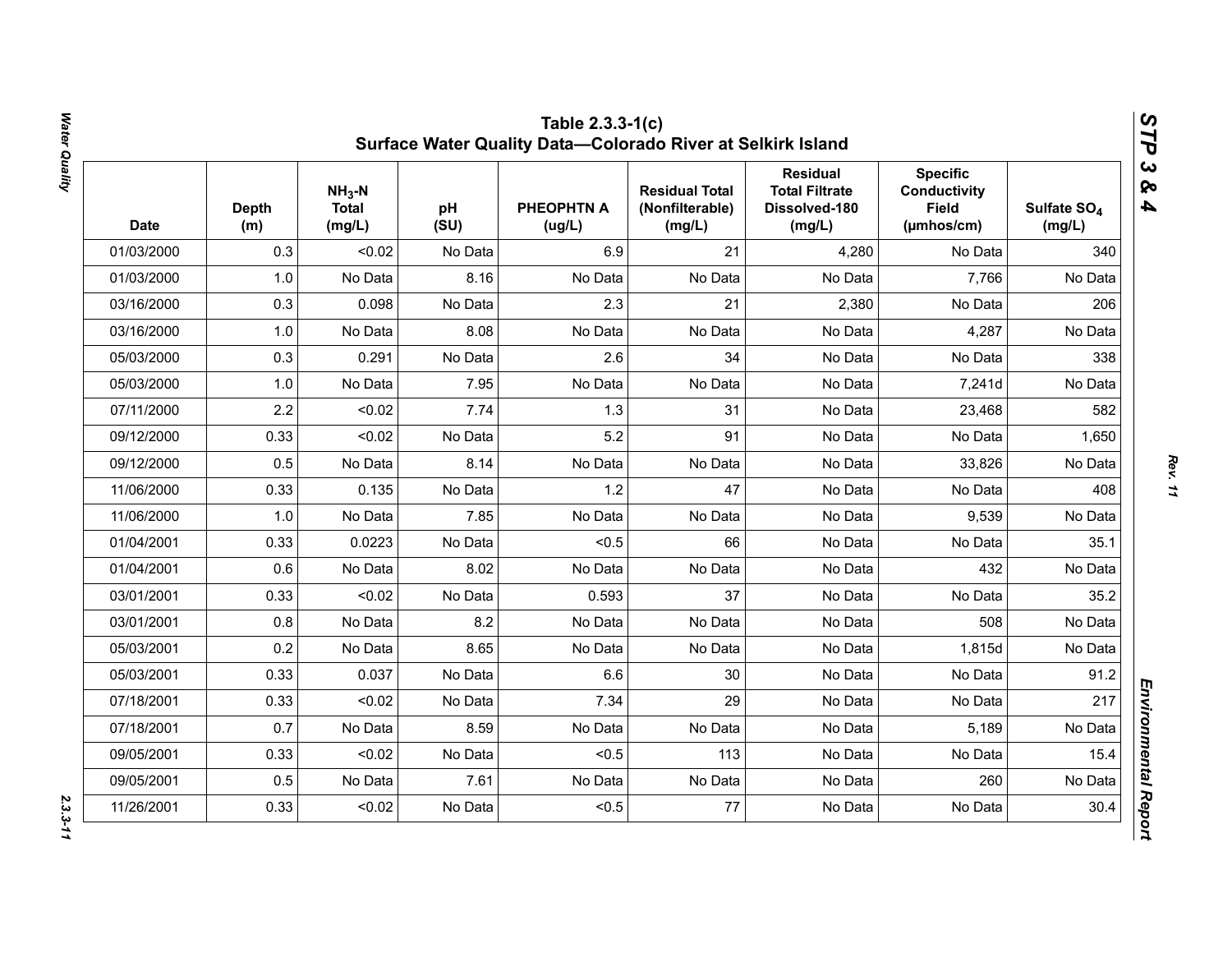| <b>Date</b> | <b>Depth</b><br>(m) | $NH3-N$<br><b>Total</b><br>(mg/L) | pH<br>(SU) | <b>PHEOPHTN A</b><br>(ug/L) | <b>Residual Total</b><br>(Nonfilterable)<br>(mg/L) | <b>Residual</b><br><b>Total Filtrate</b><br>Dissolved-180<br>(mg/L) | <b>Specific</b><br><b>Conductivity</b><br><b>Field</b><br>$(\mu m \text{hos/cm})$ | Sulfate SO <sub>4</sub><br>(mg/L) |
|-------------|---------------------|-----------------------------------|------------|-----------------------------|----------------------------------------------------|---------------------------------------------------------------------|-----------------------------------------------------------------------------------|-----------------------------------|
| 11/26/2001  | 0.8                 | No Data                           | 7.9        | No Data                     | No Data                                            | No Data                                                             | 504                                                                               | No Data                           |
| 01/16/2002  | 0.33                | 0.0413                            | No Data    | 1.73                        | 42                                                 | No Data                                                             | No Data                                                                           | 36.5                              |
| 01/16/2002  | 0.5                 | No Data                           | 7.87       | No Data                     | No Data                                            | No Data                                                             | 537                                                                               | No Data                           |
| 03/20/2002  | 0.33                | 0.04                              | No Data    | 9.7                         | 11                                                 | No Data                                                             | No Data                                                                           | 132                               |
| 03/20/2002  | 0.8                 | No Data                           | 8.3        | No Data                     | No Data                                            | No Data                                                             | 3,094                                                                             | No Data                           |
| 05/09/2002  | 0.33                | < 0.02                            | No Data    | 4.4                         | 14                                                 | No Data                                                             | No Data                                                                           | 177                               |
| 07/01/2002  | 0.33                | 0.06                              | No Data    | 2.5                         | 38                                                 | No Data                                                             | No Data                                                                           | 18                                |
| 09/09/2002  | 0.33                | < 0.02                            | No Data    | 5.8                         | 320                                                | No Data                                                             | No Data                                                                           | 7.2                               |
| 09/09/2002  | 0.6                 | No Data                           | 7.83       | No Data                     | No Data                                            | No Data                                                             | 224                                                                               | No Data                           |
| 09/09/2002  | 2.0                 | No Data                           | 7.8        | No Data                     | No Data                                            | No Data                                                             | 225                                                                               | No Data                           |
| 11/05/2002  | 0.3                 | No Data                           | 8.17       | No Data                     | No Data                                            | No Data                                                             | 142                                                                               | No Data                           |
| 11/05/2002  | 0.33                | < 0.02                            | No Data    | < 0.5                       | 506                                                | No Data                                                             | No Data                                                                           | 4.83                              |
| 01/02/2003  | 0.3                 | < 0.02                            | 8          | 1.7                         | 408                                                | No Data                                                             | 379                                                                               | 26.1                              |
| 01/02/2003  | 1.6                 | No Data                           | 7.92       | No Data                     | No Data                                            | No Data                                                             | 379                                                                               | No Data                           |
| 03/05/2003  | 0.3                 | < 0.02                            | 8.08       | 2.2                         | 193                                                | No Data                                                             | 477                                                                               | 32.6                              |
| 05/07/2003  | 0.3                 | No Data                           | 7.88       | No Data                     | No Data                                            | No Data                                                             | 1,755                                                                             | No Data                           |
| 05/07/2003  | 0.33                | 0.243                             | No Data    | 6.4                         | 24                                                 | No Data                                                             | No Data                                                                           | 82                                |
| 05/07/2003  | 1.1                 | No Data                           | 7.85       | No Data                     | No Data                                            | No Data                                                             | 1,757                                                                             | No Data                           |
| 07/02/2003  | 0.3                 | No Data                           | 8.2        | No Data                     | No Data                                            | No Data                                                             | 2,686                                                                             | No Data                           |
| 07/02/2003  | 0.33                | 0.069                             | No Data    | 3.6                         | 18                                                 | No Data                                                             | No Data                                                                           | 116                               |
| 07/02/2003  | 1.2                 | No Data                           | 8.16       | No Data                     | No Data                                            | No Data                                                             | 2,721                                                                             | No Data                           |
| 09/30/2003  | 0.33                | 0.02                              | 8.37       | No Data                     | 31                                                 | 969                                                                 | 1,793                                                                             | 78.1                              |

*Water Quality* 

Water Quality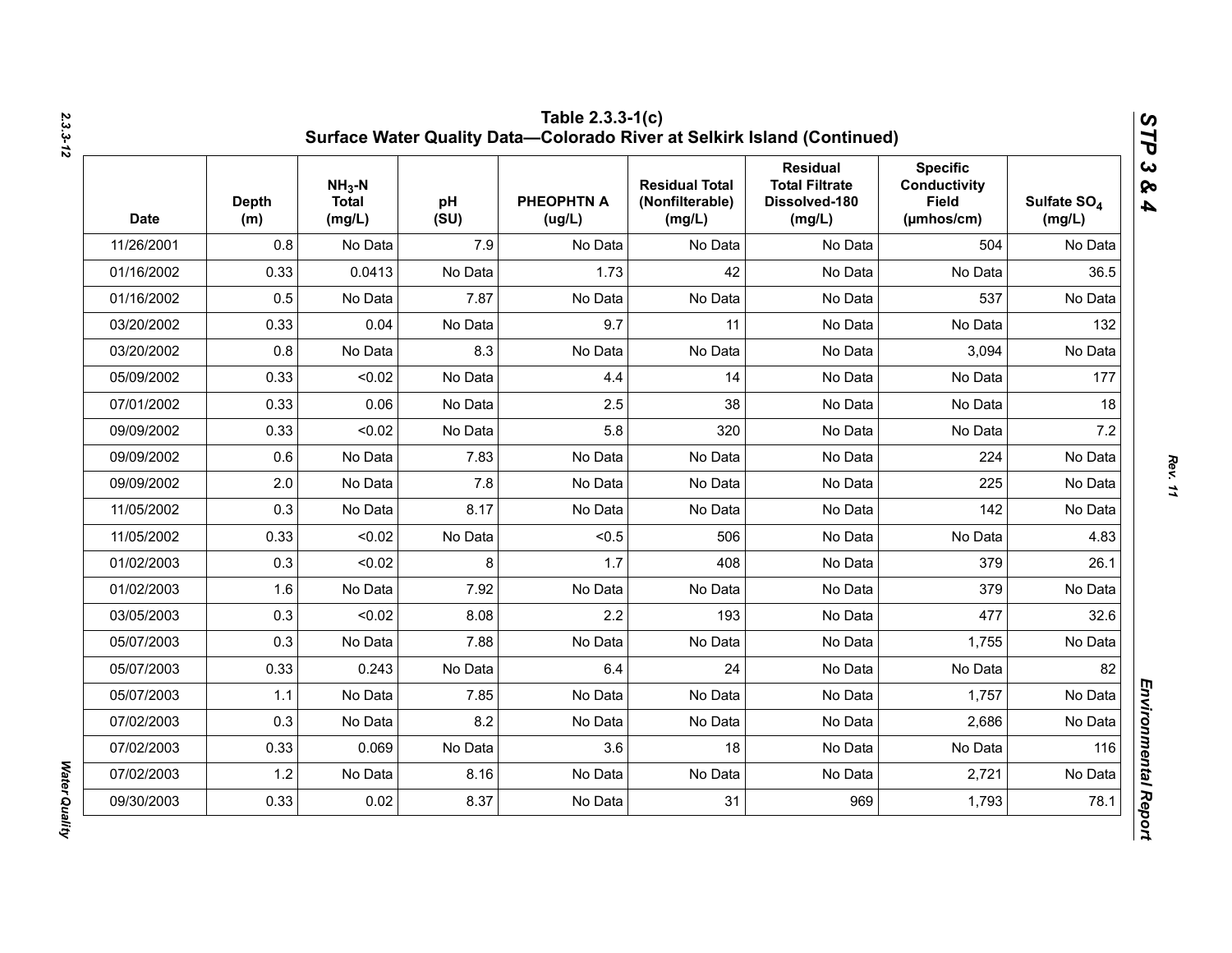| <b>Date</b> | <b>Depth</b><br>(m) | $NH3-N$<br><b>Total</b><br>(mg/L) | pH<br>(SU) | <b>PHEOPHTN A</b><br>(ug/L) | <b>Residual Total</b><br>(Nonfilterable)<br>(mg/L) | <b>Residual</b><br><b>Total Filtrate</b><br>Dissolved-180<br>(mg/L) | <b>Specific</b><br><b>Conductivity</b><br><b>Field</b><br>(µmhos/cm) | Sulfate SO <sub>4</sub><br>(mg/L) |
|-------------|---------------------|-----------------------------------|------------|-----------------------------|----------------------------------------------------|---------------------------------------------------------------------|----------------------------------------------------------------------|-----------------------------------|
| 11/03/2003  | 0.33                | < 0.02                            | 8.03       | No Data                     | 20                                                 | 873                                                                 | 1,616                                                                | 65.2                              |
| 01/13/2004  | 0.33                | < 0.02                            | 7.86       | No Data                     | 24                                                 | 2,450                                                               | 4,239                                                                | 171                               |
| 03/09/2004  | 0.33                | < 0.02                            | 7.9        | No Data                     | 21                                                 | 447                                                                 | 788                                                                  | 53.5                              |
| 05/04/2004  | 0.34                | 0.029                             | 7.82       | No Data                     | 44                                                 | 249                                                                 | 305                                                                  | 18.8                              |
| 07/13/2004  | 0.32                | < 0.02                            | 8.4        | No Data                     | 21                                                 | 279                                                                 | 504                                                                  | 24.6                              |
| 07/13/2004  | 1.2                 | No Data                           | 8.34       | No Data                     | No Data                                            | No Data                                                             | 510                                                                  | No Data                           |
| 09/14/2004  | 0.33                | < 0.02                            | 8.22       | No Data                     | 11                                                 | 3,650                                                               | 6,933                                                                | 271                               |
| 09/14/2004  | 1.26                | No Data                           | 7.92       | No Data                     | No Data                                            | No Data                                                             | 10,360                                                               | No Data                           |
| 11/10/2004  | 0.33                | 0.038                             | 7.61       | No Data                     | 49                                                 | 354                                                                 | 679                                                                  | 36.3                              |
| 11/10/2004  | 0.88                | No Data                           | 7.61       | No Data                     | No Data                                            | No Data                                                             | 649                                                                  | No Data                           |
| 01/06/2005  | 0.3                 | < 0.02                            | 8.21       | No Data                     | 29                                                 | 337                                                                 | 599                                                                  | 34.1                              |
| 03/01/2005  | 0.3                 | < 0.02                            | 8.08       | No Data                     | 67                                                 | 278                                                                 | 477                                                                  | 27.1                              |
| 05/10/2005  | 0.3                 | 0.215                             | 7.8        | No Data                     | 44                                                 | 668                                                                 | 1,294                                                                | 61.1                              |
| 07/05/2005  | 0.3                 | < 0.02                            | 8.21       | No Data                     | 18                                                 | 829                                                                 | 1,593                                                                | 65.8                              |
| 09/01/2005  | 0.33                | < 0.02                            | 8.26       | No Data                     | 13                                                 | 9,420                                                               | 20,720                                                               | 654                               |
| 11/01/2005  | 0.3                 | 0.07909                           | 8.07       | $3$                         | 8                                                  | 2,335                                                               | 4,743                                                                | 180.455                           |
| 01/10/2006  | 0.3                 | 0.03709                           | 8.14       | $3$                         | 9                                                  | 1,810                                                               | 3,912                                                                | 153.04                            |
| 03/06/2006  | 0.33                | < 0.02                            | 8.47       | $3$                         | 23                                                 | 2,115                                                               | 4,272                                                                | 174.74                            |
| 05/17/2006  | 0.33                | 0.087443                          | 7.93       | $3$                         | 14                                                 | 2,365                                                               | 4,552                                                                | 195.828                           |
| 07/17/2006  | 0.3                 | < 0.02                            | 8.28       | $3$                         | 9                                                  | 571                                                                 | 1,172                                                                | 50.8                              |
| 09/13/2006  | 0.3                 | 0.176                             | 7.89       | 5.11                        | 16                                                 | 4,010                                                               | 7,295                                                                | 271                               |

Water Quality *Water Quality 2.3.3-13*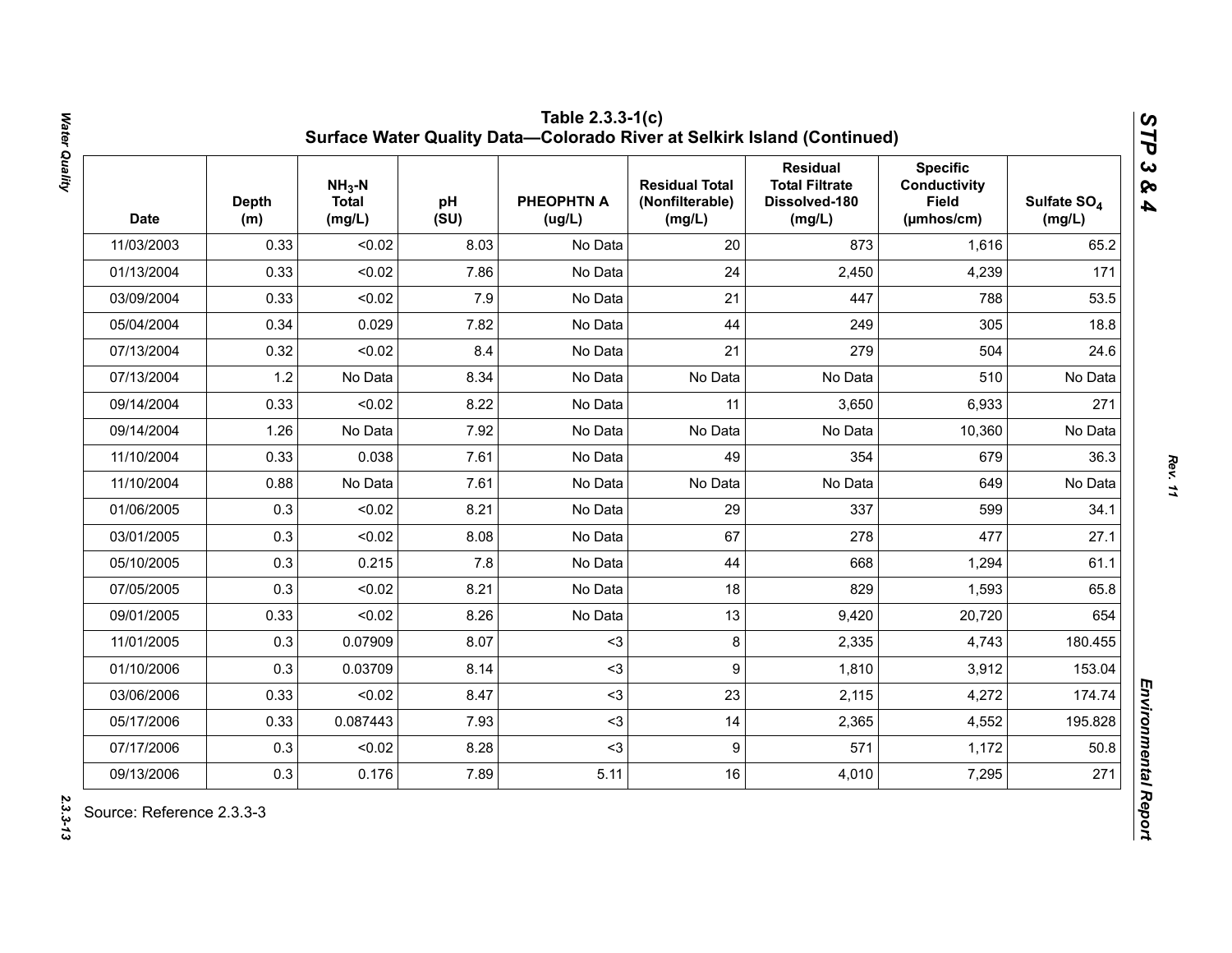| 205,600<br>January<br>194,500<br>February<br>March<br>63,200<br>60,400<br>April<br>May<br>255,400<br>210,500<br>June<br>108,400<br>July<br>62,000<br>August<br>61,900<br>September<br>October<br>71,300<br>66,500<br>November<br>68,000<br>December | 3,344<br>3,502<br>1,028<br>1,015<br>4,154<br>3,538<br>1,763<br>1,008<br>1,040 |
|-----------------------------------------------------------------------------------------------------------------------------------------------------------------------------------------------------------------------------------------------------|-------------------------------------------------------------------------------|
|                                                                                                                                                                                                                                                     |                                                                               |
|                                                                                                                                                                                                                                                     |                                                                               |
|                                                                                                                                                                                                                                                     |                                                                               |
|                                                                                                                                                                                                                                                     |                                                                               |
|                                                                                                                                                                                                                                                     |                                                                               |
|                                                                                                                                                                                                                                                     |                                                                               |
|                                                                                                                                                                                                                                                     |                                                                               |
|                                                                                                                                                                                                                                                     |                                                                               |
|                                                                                                                                                                                                                                                     |                                                                               |
|                                                                                                                                                                                                                                                     | 1,160                                                                         |
|                                                                                                                                                                                                                                                     | 1,118                                                                         |
|                                                                                                                                                                                                                                                     | 1,143                                                                         |
| Source: Reference 2.3.3-4                                                                                                                                                                                                                           |                                                                               |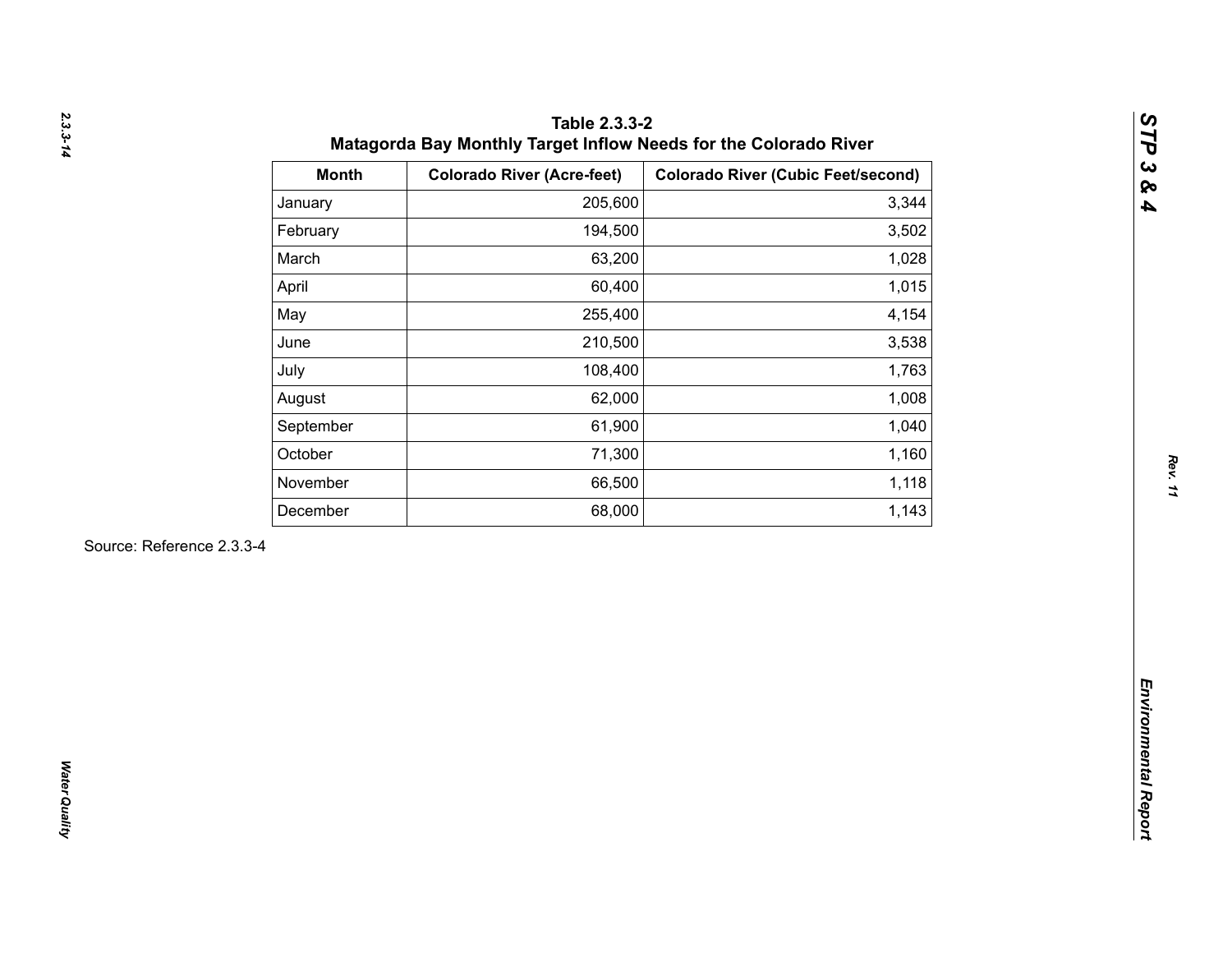|                                                       | Sample Date [2]<br><b>July 25, 2006</b> |              | Sample Date [3]<br>Oct. 17, 2006 |              |  |
|-------------------------------------------------------|-----------------------------------------|--------------|----------------------------------|--------------|--|
| <b>Parameter</b>                                      | <b>Filtered</b>                         | <b>Total</b> | <b>Filtered</b>                  | <b>Total</b> |  |
| Aluminum (Al)                                         | < 0.5                                   | 1.7          | 1.0                              | 1.4          |  |
| Barium (Ba)                                           | 2.0                                     | 2.0          | 4.0                              | 4.0          |  |
| Boron (B)                                             | 1.2                                     | 1.2          | 1.1                              | 1.1          |  |
| Cadmium (Cd)                                          | 2.00                                    | 2.00         | < 0.40                           | < 0.40       |  |
| Calcium (Ca)                                          | 48                                      | 53           | 50                               | 53           |  |
| Chromium (Cr)                                         | < 0.05                                  | < 0.05       | < 0.10                           | 0.24         |  |
| Copper (Cu)                                           | < 0.05                                  | < 0.05       | < 0.10                           | < 0.10       |  |
| Iron (Fe)                                             | < 0.05                                  | 1.4          | < 0.10                           | 0.95         |  |
| Lead (Pb)                                             | 1.0                                     | 1.0          | 2.0                              | 2.0          |  |
| Lithium (Li)                                          | < 0.05                                  | < 0.05       | < 0.10                           | < 0.10       |  |
| Magnesium (Mg)                                        | 78                                      | 78           | 78                               | 78           |  |
| Manganese (Mn)                                        | < 0.05                                  | 0.26         | < 0.10                           | < 0.10       |  |
| Molybdenum (Mo)                                       | < 0.5                                   | < 0.5        | 1.0                              | 1.0          |  |
| Nickel (Ni)                                           | < 0.5                                   | < 0.5        | 1.0                              | 1.0          |  |
| Phosphorus (P)                                        | < 5.0                                   | 5.0          | < 9.9                            | < 9.9        |  |
| Phosphorus (PO <sub>4</sub> )                         | < 15.3                                  | < 15.3       | $30.3$                           | < 30.4       |  |
| Potassium (K)                                         | 22.0                                    | 22.0         | 24.0                             | 24.0         |  |
| Silica $(S_iO_2)$                                     | 19.0                                    | 28           | 17.0                             | 25.0         |  |
| Sodium (Na)                                           | 560                                     | 560          | 620                              | 620          |  |
| Strontium (Sr)                                        | 0.81                                    | 0.81         | 0.82                             | 0.82         |  |
| Vanadium (V)                                          | < 1.00                                  | 1.00         | < 4.95                           | < 4.96       |  |
| Zinc (Zn)                                             | < 0.05                                  | 0.05         | < 0.10                           | 0.10         |  |
| Calcium $(C_2CO_3)$                                   | 120                                     | 130          | 120                              | 130          |  |
| Magnesium $(C_4CO_3)$                                 | 320                                     | 320          | 320                              | 320          |  |
| Sodium $(C_aCO_3)$                                    | 1,200                                   | 1,200        | 1,400                            | 1,400        |  |
| Calculated Hardness (C <sub>a</sub> CO <sub>3</sub> ) | 440                                     | 450          | 440                              | 450          |  |
| Bromide (Br)                                          |                                         | 6.6          |                                  | 6.9          |  |
| Chloride (CI)                                         |                                         | 1,100        |                                  | 1,100        |  |
| Nitrate $(NO3)$                                       |                                         | 2.0          |                                  | 2.0          |  |

**Table 2.3.3-3 Water Quality Data—Main Cooling Reservoir [1]**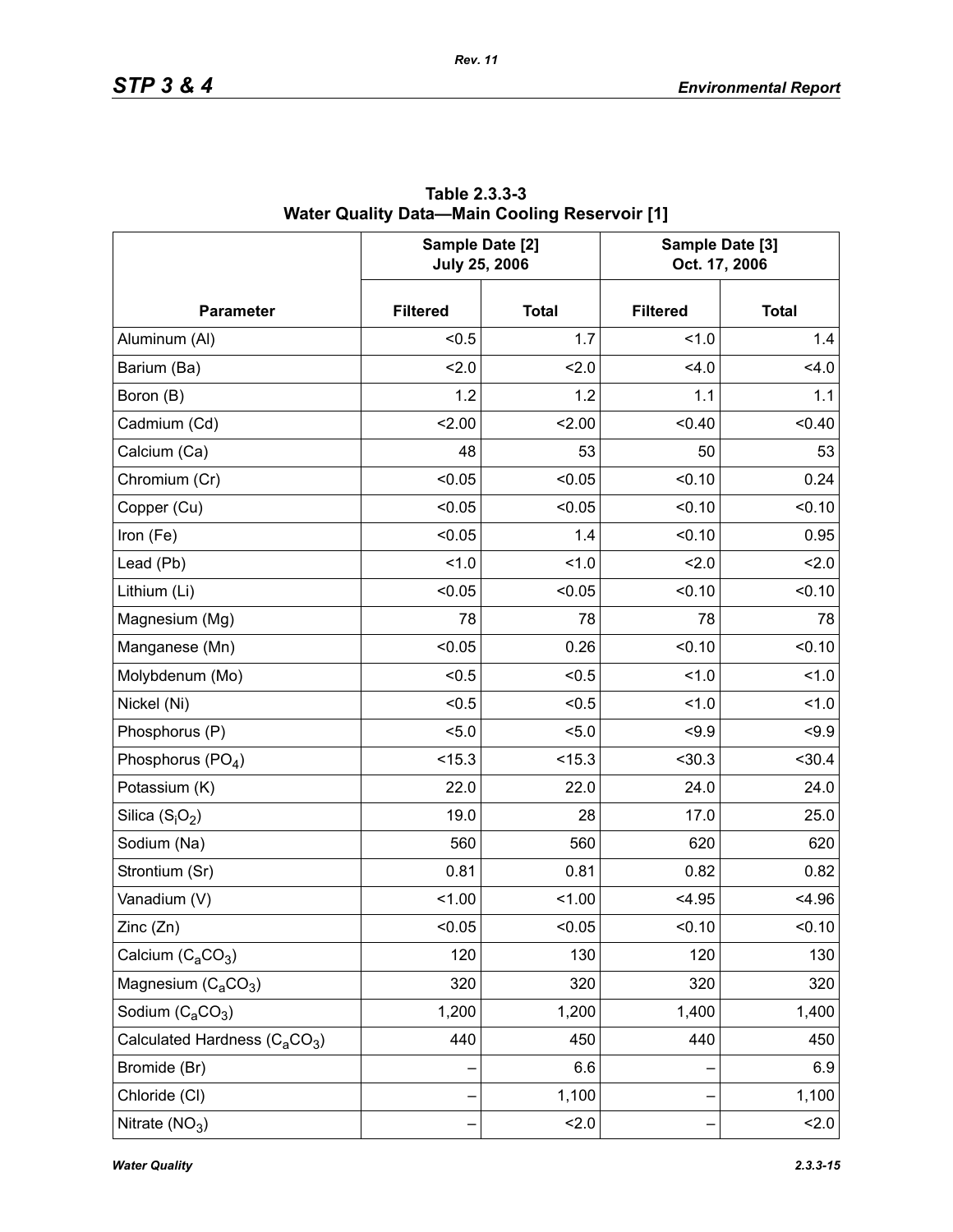|                                 |                 | Sample Date [2]<br><b>July 25, 2006</b> | Sample Date [3]<br>Oct. 17, 2006 |              |  |
|---------------------------------|-----------------|-----------------------------------------|----------------------------------|--------------|--|
| <b>Parameter</b>                | <b>Filtered</b> | <b>Total</b>                            | <b>Filtered</b>                  | <b>Total</b> |  |
| Nitrite $(NO2)$                 |                 | 2.0                                     |                                  | 2.0          |  |
| Sulfate $(SO4)$                 |                 | 190                                     |                                  | 190          |  |
| Chloride $(C_aCO_3)$            |                 | 1,500                                   |                                  | 1,500        |  |
| Nitrate $(C_4CO_3)$             |                 | 1.6                                     |                                  | 1.6          |  |
| Sulfate $(C_4CO_3)$             |                 | 190                                     |                                  | 200          |  |
| Bicarbonate $(C_4CO_3)$         |                 | 170                                     |                                  | 190          |  |
| Carbonate $(C_aCO_3)$           |                 | 36                                      |                                  | 17           |  |
| Methyl Orange $(C_aCO_3)$       |                 | 210                                     |                                  | 210          |  |
| Phenolphthalein $(C_aCO_3)$     |                 | 18                                      |                                  | ~10          |  |
| pH                              |                 | 8.8 S.U.                                |                                  | 8.5 S.U.     |  |
| Conductivity                    |                 | $3,600 \mu S/cm$                        |                                  | 3,700 µS/cm  |  |
| Suspended Solids (Total @ 105C) |                 | 150                                     |                                  | 30           |  |

**Table 2.3.3-3 Water Quality Data—Main Cooling Reservoir [1] (Continued)**

[1] All concentration units in mg/L unless noted otherwise.

[2] Reference 2.3.3-9.

[3] Reference 2.3.3-10.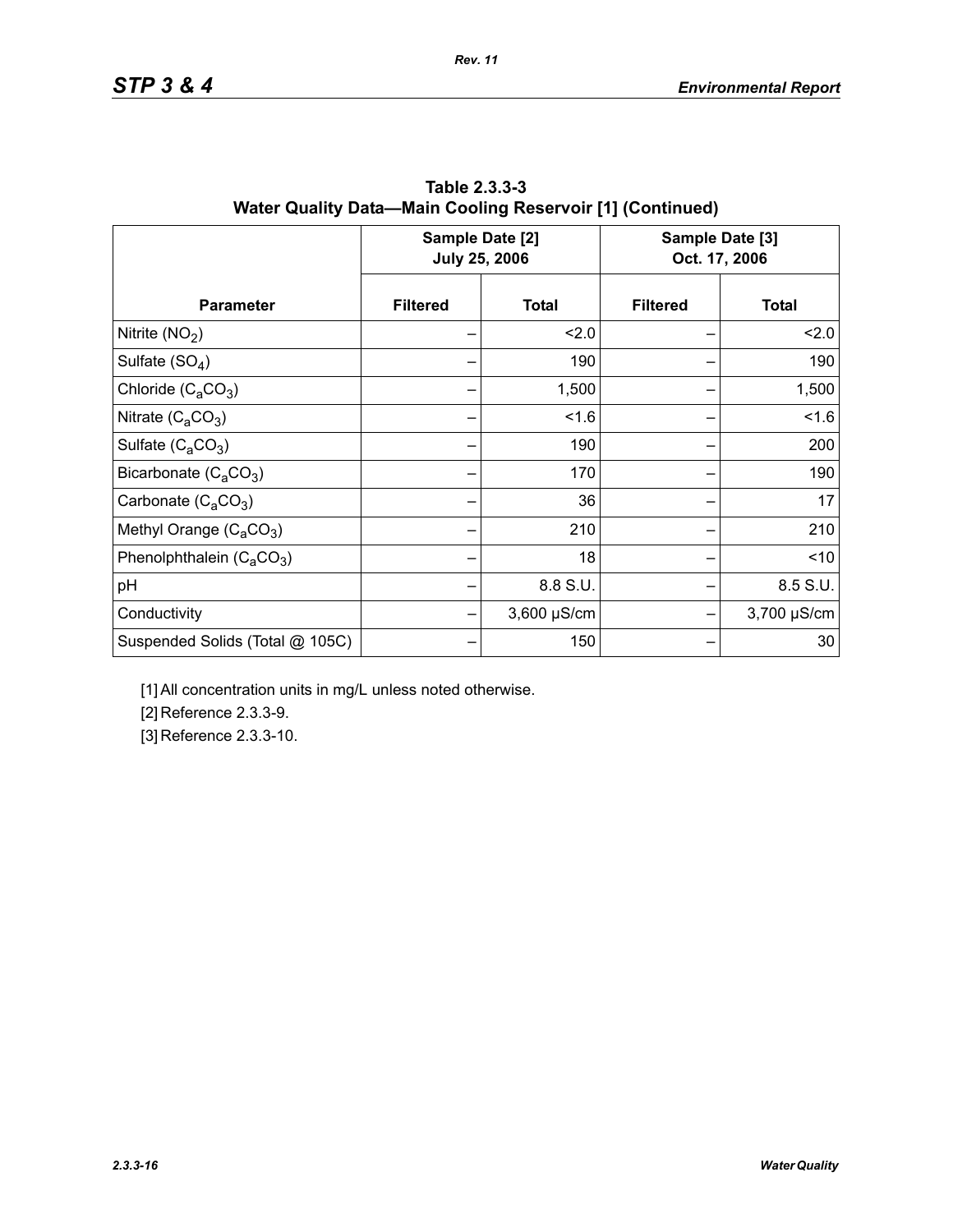| Medium:                        | <b>Surface Water</b>                           |                                                     |                                                     |                                       |                                                    | <b>Units: PicoCuries per</b><br>Kilogram                    |
|--------------------------------|------------------------------------------------|-----------------------------------------------------|-----------------------------------------------------|---------------------------------------|----------------------------------------------------|-------------------------------------------------------------|
|                                | <b>TOTAL</b><br><b>ANALYSES</b>                |                                                     | <b>INDICATOR</b>                                    |                                       | <b>LOCATION WITH HIGHEST ANNUAL</b><br><b>MEAN</b> |                                                             |
| <b>ANALYSIS</b><br><b>TYPE</b> | /NONROUTINE<br><b>MEASUREMENT</b><br>${\bf S}$ | <b>LOWER</b><br><b>LIMIT OF</b><br><b>DETECTION</b> | <b>LOCATIONS</b><br><b>MEAN [1]</b><br><b>RANGE</b> | <b>LOCATION</b><br><b>INFORMATION</b> | <b>MEAN [1]</b><br><b>RANGE</b>                    | <b>CONTROL LOCATIONS</b><br><b>MEAN [1]</b><br><b>RANGE</b> |
| Hydrogen-3<br>(Tritium)        | 12/0                                           | $2.6E + 02$                                         | $1.3E+04(4/8)$<br>$(1.2E+04 - 1.4E+04)$             | 3 miles SSE<br>(#216)                 | $1.3E+04(4/4)$<br>$(1.2E+04 - 1.4E+04)$            | $- (0/4)$                                                   |
| Iodine-131                     | 40/0                                           | $5.3E + 00$                                         | $- (0/27)$                                          |                                       |                                                    | $- (0/13)$                                                  |
| Cesium-134                     | 40/0                                           | $1.8E + 00$                                         | $- (0/27)$                                          |                                       |                                                    | $- (0/13)$                                                  |
| Cesium-137                     | 40/0                                           | $1.6E + 00$                                         | $-(0/27)$                                           |                                       |                                                    | $- (0/13)$                                                  |
| Manganese-54                   | 40/0                                           | $1.6E + 00$                                         | $- (0/27)$                                          |                                       |                                                    | $- (0/13)$                                                  |
| Iron-59                        | 40/0                                           | $5.1E+00$                                           | $- (0/27)$                                          |                                       |                                                    | $- (0/13)$                                                  |
| Cobalt-58                      | 40/0                                           | $1.7E + 00$                                         | $-(0/27)$                                           |                                       |                                                    | $- (0/13)$                                                  |
| Cobalt-60                      | 40/0                                           | $1.7E + 00$                                         | $-(0/27)$                                           |                                       |                                                    | $- (0/13)$                                                  |
| Zinc-65                        | 40/0                                           | $3.4E + 00$                                         | $- (0/27)$                                          |                                       |                                                    | $- (0/13)$                                                  |
| Zirconium-95                   | 40/0                                           | $3.1E + 00$                                         | $-(0/27)$                                           |                                       |                                                    | $- (0/13)$                                                  |
| Niobium-95                     | 40/0                                           | $2.1E+00$                                           | $-(0/27)$                                           |                                       |                                                    | $- (0/13)$                                                  |
| Lanthanum-140                  | 40/0                                           | $4.2E + 00$                                         | $- (0/27)$                                          |                                       |                                                    | $- (0/13)$                                                  |
| Barium-140                     | No Data                                        |                                                     |                                                     |                                       |                                                    |                                                             |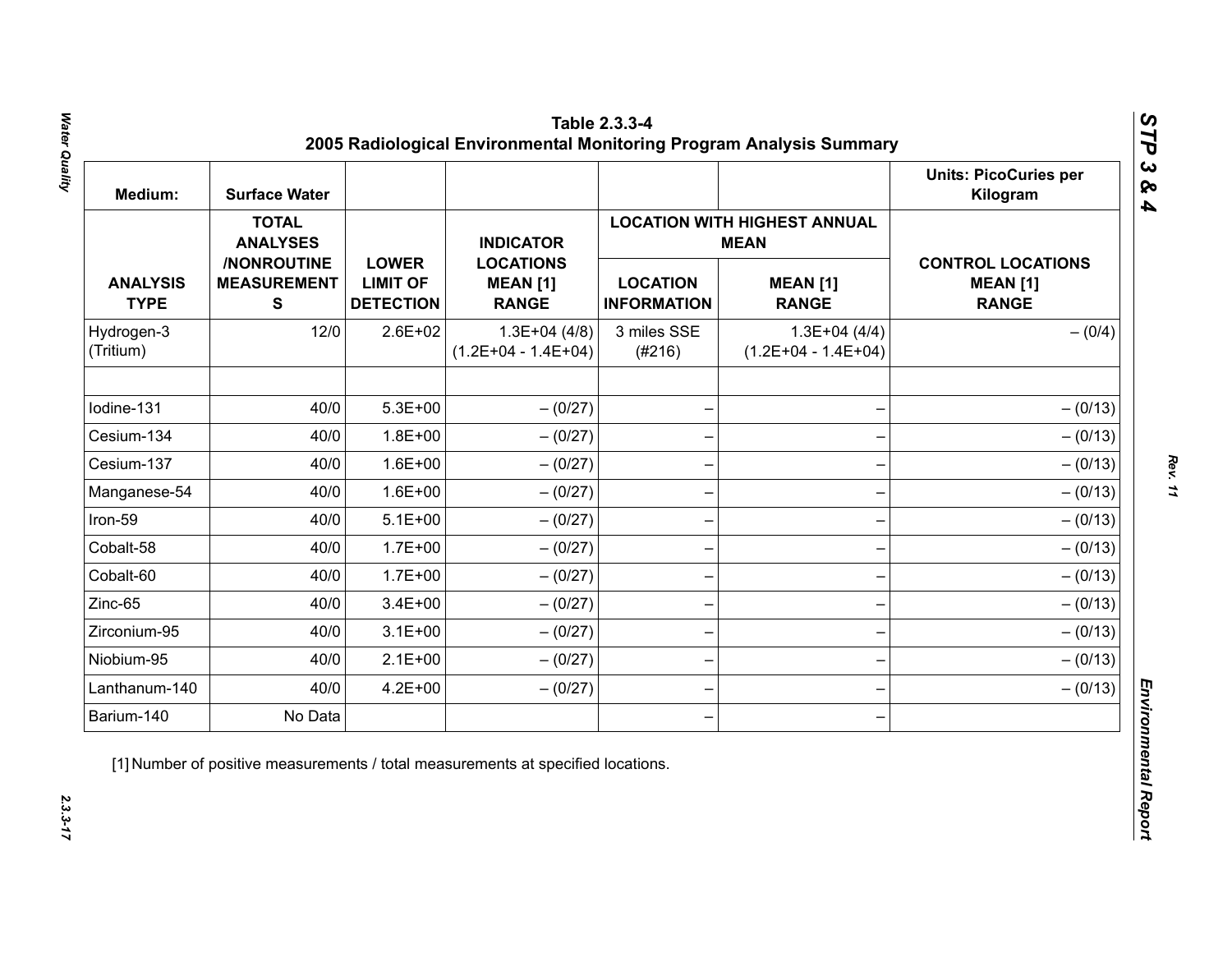| Year | West Branch of<br><b>Colorado River</b><br>(Offsite #213) | <b>Little Robbins</b><br>Slough<br>(Onsite #212) | East Branch of<br><b>Little Robbins</b><br>Slough<br>(Onsite #211) | Ditch NE of<br>(Onsite #229) | <b>MCR</b><br><b>Blowdown</b><br>(Onsite #237) | <b>MCR Blowdown</b><br>(Onsite #216) |
|------|-----------------------------------------------------------|--------------------------------------------------|--------------------------------------------------------------------|------------------------------|------------------------------------------------|--------------------------------------|
| 1995 | 505                                                       | 7,725                                            | 3,297                                                              | 3,576                        | 5,673                                          | 10.850                               |
|      | 1,661                                                     | 2,663                                            | 3,139                                                              | 3,428                        | 3,735                                          | 13,550                               |
|      | 2,630                                                     | 2,046                                            | 2,719                                                              | 3,110                        | 2,330                                          | 13,558                               |
|      | 1,758                                                     | 1,758                                            | 3,190                                                              | 1,382                        | 3,492                                          | 12,737                               |
| 1996 | 2,369                                                     | 2,207                                            | 3,038                                                              | 3,687                        | 3,065                                          | 16,638                               |
|      | 3,405                                                     | 2,820                                            | 3,029                                                              | 3,653                        | 4,132                                          | 17,410                               |
|      | 994                                                       | 782                                              | 1,860                                                              | 1,534                        | 3,420                                          | 13,877                               |
|      | 2,383                                                     | 3,317                                            | 2,903                                                              | 3,753                        | 3,904                                          | 9,678                                |
| 1997 | 269                                                       | 3,387                                            | 2,733                                                              | 2,752                        | 4,805                                          | 11,434                               |
|      | 2,322                                                     | 4,123                                            | 3,392                                                              | 4,593                        | 4,685                                          | 9,864                                |
|      | 183                                                       | 3,809                                            | 4,726                                                              | 5,506                        | 6,155                                          | 9,777                                |
|      | 1,954                                                     | 4,352                                            | 4,652                                                              | 5,745                        | 6,020                                          | 7,973                                |
| 1998 | 858                                                       | 5,086                                            | 5,038                                                              | 5,948                        | 6,665                                          | 9,042                                |
|      | 5,641                                                     | 4,382                                            | 4,382                                                              | 6,576                        | 6,713                                          | 9,223                                |
|      | 209                                                       | 209                                              | 4,828                                                              | 5,755                        | 6,052                                          | 9,481                                |
|      | 498                                                       | 4,491                                            | 5,297                                                              | 6,175                        | 7,628                                          | 10,815                               |
| 1999 | 2,939                                                     | 5,136                                            | 6,048                                                              | 6,199                        | 7,743                                          | 11,226                               |
|      | 5,637                                                     | 3,139                                            | 5,637                                                              | 6,095                        | 7,298                                          | 10,832                               |
|      | 6,093                                                     | 5,534                                            | 6,162                                                              | 6,598                        | 7,451                                          | 10,633                               |
|      | 2,715                                                     | 6,236                                            | 6,352                                                              | 6,944                        | 7,692                                          | 10,695                               |
| 2000 | 4,601                                                     | 5,920                                            | 6,182                                                              | 6,230                        | 7,114                                          | 11,039                               |
|      | 5,876                                                     | 5,502                                            | 5,747                                                              | 6,015                        | 6,400                                          | 11,385                               |
|      | 5,732                                                     | 5,813                                            | 5,618                                                              | 6,595                        | 5,697                                          | 9,203                                |
|      | 5,391                                                     | 5,727                                            | 5,866                                                              | 6,731                        | 6,355                                          | 8,931                                |
| 2001 | 1,905                                                     | 5,468                                            | 5,681                                                              | 5,938                        | 7,289                                          | 8,179                                |
|      | 1,890                                                     | 3,111                                            | 5,501                                                              | 4,945                        | 6,546                                          | 9,646                                |
|      | 1,016                                                     | 2,429                                            | 5,803                                                              | 3,657                        | 7,527                                          | 9,342                                |
|      | 2,110                                                     | 5,630                                            | 5,480                                                              | 6,090                        | 4,110                                          | 9,290                                |
| 2002 | 4,015                                                     | 6,257                                            | 5,860                                                              | 6,248                        | 7,460                                          | 9,756                                |
|      | 4,888                                                     | 4,636                                            | 5,526                                                              | 6,717                        | 6,890                                          | 9,911                                |
|      | 334                                                       | 2,259                                            | 4,935                                                              | 5,166                        | 8,496                                          | 10,744                               |
|      | 1,703                                                     | 5,308                                            | 4,447                                                              | 5,870                        | 6,366                                          | 10,535                               |
| 2003 | 1,800                                                     | 4,450                                            | 4,890                                                              | 5,738                        | 7,290                                          | 11,083                               |
|      | 2,126                                                     | 4,847                                            | 5,216                                                              | 4,163                        | 6,180                                          | 11,055                               |
|      | 271                                                       | 2,783                                            | 4,728                                                              | 4,135                        | 6,376                                          | 9,420                                |
|      | 4,094                                                     | 5,847                                            | 5,301                                                              | 6,505                        | 6,692                                          | 8,128                                |
| 2004 | 722                                                       | 4,377                                            | 4,704                                                              | 5,051                        | 6,690                                          | 9,433                                |
|      | 1,842                                                     | 1,649                                            | 4,959                                                              | 5,613                        | 6,564                                          | 10,978                               |
|      | 5,498                                                     | 3,898                                            | 4,545                                                              | 6,526                        | 7,129                                          | 8,917                                |
|      | 264                                                       | 4,078                                            | 5,508                                                              | 5,994                        | 6,699                                          | 9,228                                |
| 2005 | 3,040                                                     | 5,190                                            | 5,830                                                              | 6,230                        | 8,020                                          | 11,900                               |
|      | 2,470                                                     | 4,330                                            | 5,820                                                              | 1,970                        | 6,820                                          | 13,700                               |
|      | 1,580                                                     | 5,570                                            | 6,000                                                              | 6,400                        | 6,900                                          | 13,700                               |
|      | 3,907                                                     | 3,907                                            | 5,748                                                              | 6,267                        | 6,804                                          | 12,601                               |

**Table 2.3.3-5 Tritium Concentration in Surface Water Bodies (pCi/Liter)**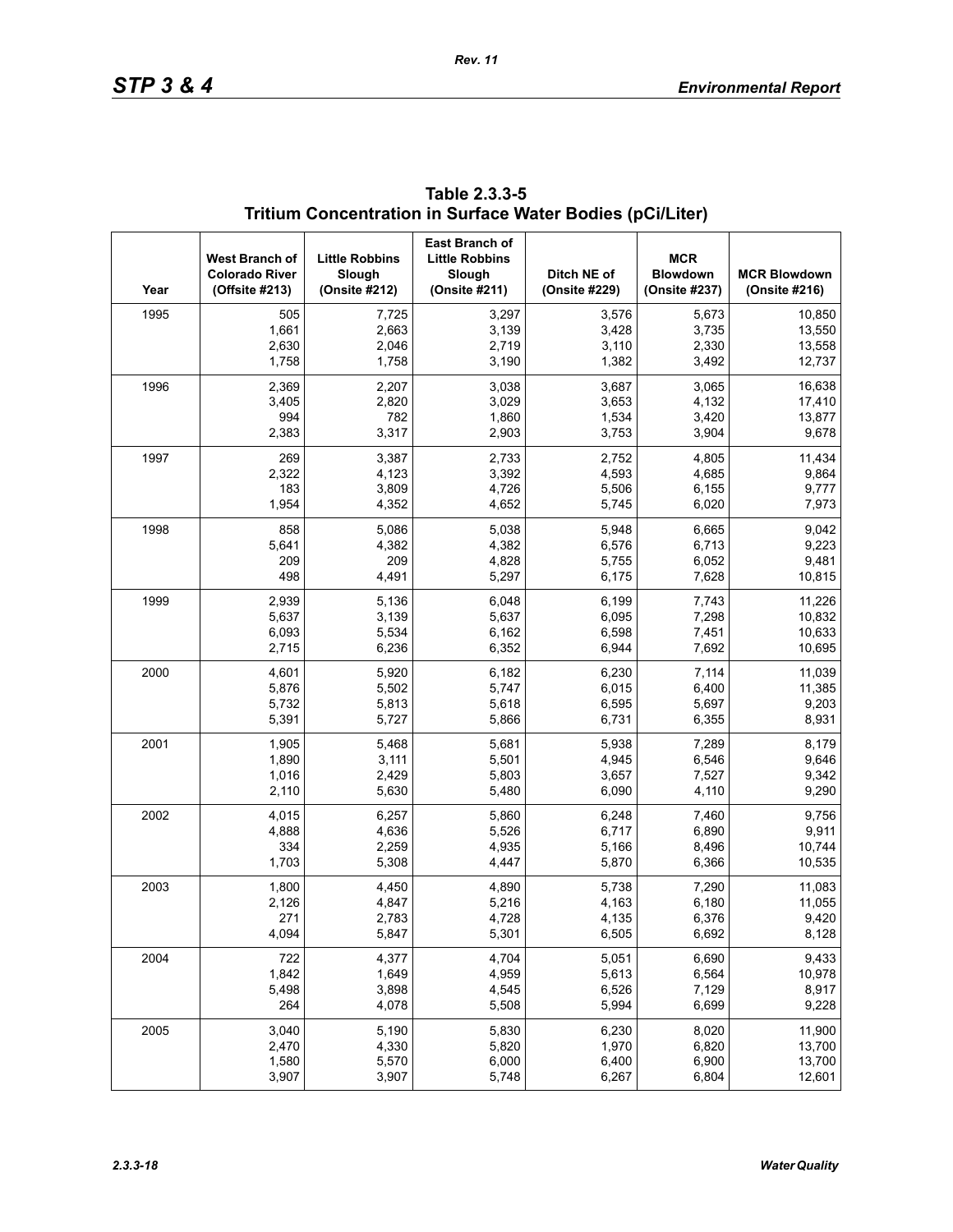| <b>DATE</b> | <b>MCR Relief Well (onsite)</b><br>#701 | <b>MCR Relief Well (onsite)</b><br>#238 |
|-------------|-----------------------------------------|-----------------------------------------|
| 1990        |                                         |                                         |
|             |                                         |                                         |
|             |                                         | 674                                     |
|             |                                         | $\pmb{0}$                               |
| 1991        |                                         | 1167                                    |
|             |                                         | 739                                     |
|             |                                         | 2194                                    |
|             |                                         | 2030                                    |
| 1992        |                                         | 2093                                    |
|             |                                         | 2360                                    |
|             |                                         | 2640                                    |
|             |                                         |                                         |
| 1993        |                                         | 2870                                    |
|             |                                         | 3151                                    |
|             |                                         | 4243                                    |
|             |                                         |                                         |
| 1994        |                                         | 0                                       |
|             |                                         | 5061                                    |
|             |                                         |                                         |
|             |                                         | 5497                                    |
| 1995        | 4784                                    |                                         |
|             | 4408                                    |                                         |
|             | 3770                                    |                                         |
|             |                                         |                                         |
| 1996        | 3470                                    |                                         |
|             | 3279                                    |                                         |
|             | 3368                                    |                                         |
|             | 2842                                    |                                         |
| 1997        | 2958                                    |                                         |
|             | 3645                                    |                                         |
|             | 5154                                    |                                         |
|             | 5757                                    |                                         |

**Table 2.3.3-6 Tritium Concentration (pCi/L) in Existing STP Site Pressure Relief Wells**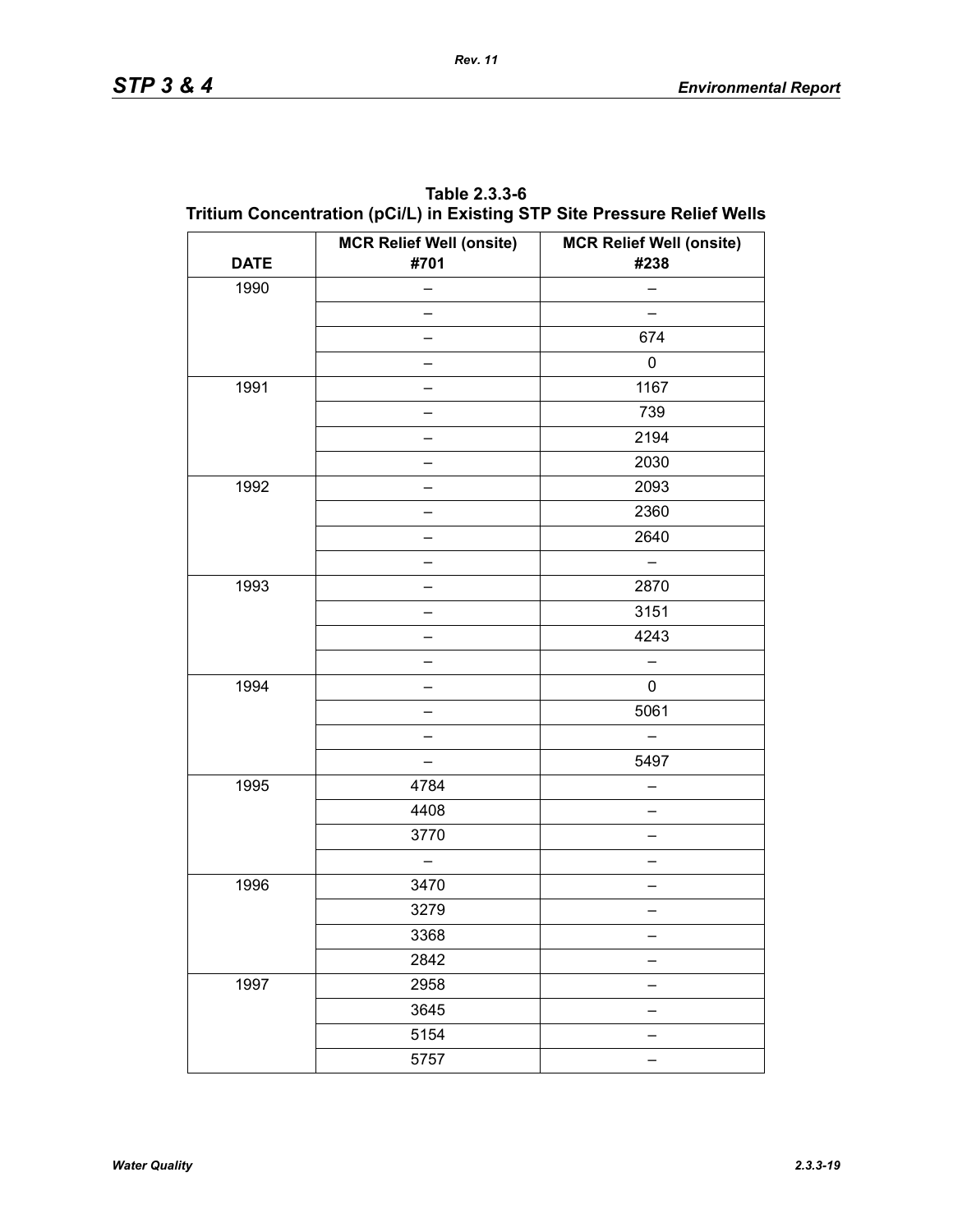| Table 2.3.3-6                                                                        |
|--------------------------------------------------------------------------------------|
| Tritium Concentration (pCi/L) in Existing STP Site Pressure Relief Wells (Continued) |

|             | <b>MCR Relief Well (onsite)</b> | <b>MCR Relief Well (onsite)</b> |  |  |  |
|-------------|---------------------------------|---------------------------------|--|--|--|
| <b>DATE</b> | #701                            | #238                            |  |  |  |
| 1998        | 6387                            |                                 |  |  |  |
|             | 7181                            |                                 |  |  |  |
|             | 7672                            |                                 |  |  |  |
|             | 7106                            |                                 |  |  |  |
| 1999        | 6975                            |                                 |  |  |  |
|             | 6505                            |                                 |  |  |  |
|             | 6526                            |                                 |  |  |  |
|             | 6553                            |                                 |  |  |  |
| 2000        | 6282                            |                                 |  |  |  |
|             | 5873                            |                                 |  |  |  |
|             | 5993                            |                                 |  |  |  |
|             | 6106                            |                                 |  |  |  |
| 2001        | 5546                            |                                 |  |  |  |
|             | 5817                            |                                 |  |  |  |
|             | 6262                            |                                 |  |  |  |
|             | 6143                            |                                 |  |  |  |
| 2002        | 6972                            |                                 |  |  |  |
|             | 6543                            |                                 |  |  |  |
|             | 5653                            |                                 |  |  |  |
|             | 6427                            |                                 |  |  |  |
| 2003        | 6098                            |                                 |  |  |  |
|             | 6257                            |                                 |  |  |  |
|             | 6052                            |                                 |  |  |  |
|             | 5882                            |                                 |  |  |  |
| 2004        | 5655                            |                                 |  |  |  |
|             | 5971                            |                                 |  |  |  |
|             | 6287                            |                                 |  |  |  |
|             | 5657                            |                                 |  |  |  |
| 2005        | 6030                            |                                 |  |  |  |
|             | 6259                            |                                 |  |  |  |
|             | 6535                            |                                 |  |  |  |
|             | 6082                            |                                 |  |  |  |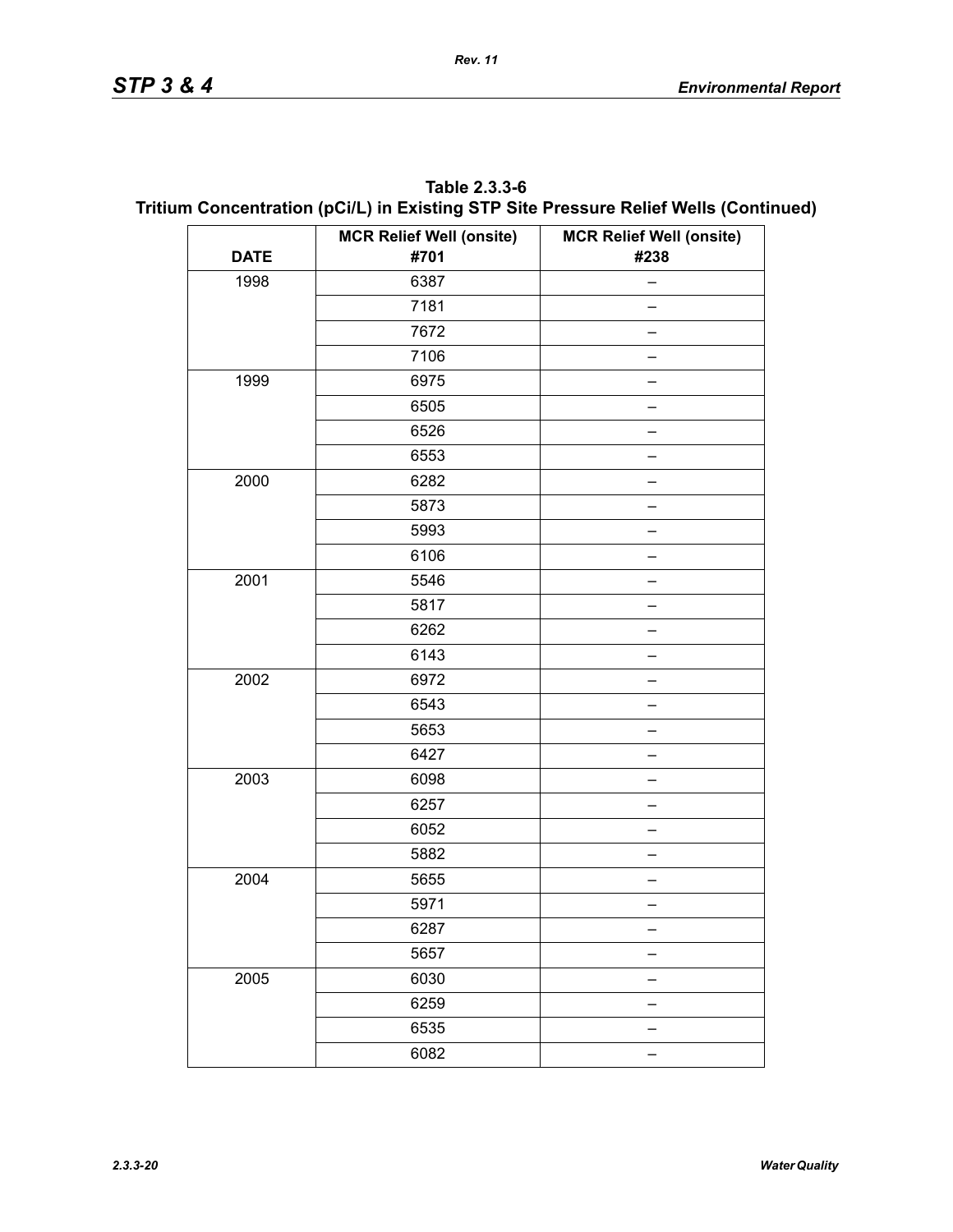| 12<br>22<br>20.7<br>11.7<br>9.82 |
|----------------------------------|
|                                  |
|                                  |
|                                  |
|                                  |
|                                  |
| 12                               |
| 12                               |
| 15.8                             |
| 10.7                             |
| $\qquad \qquad -$                |
|                                  |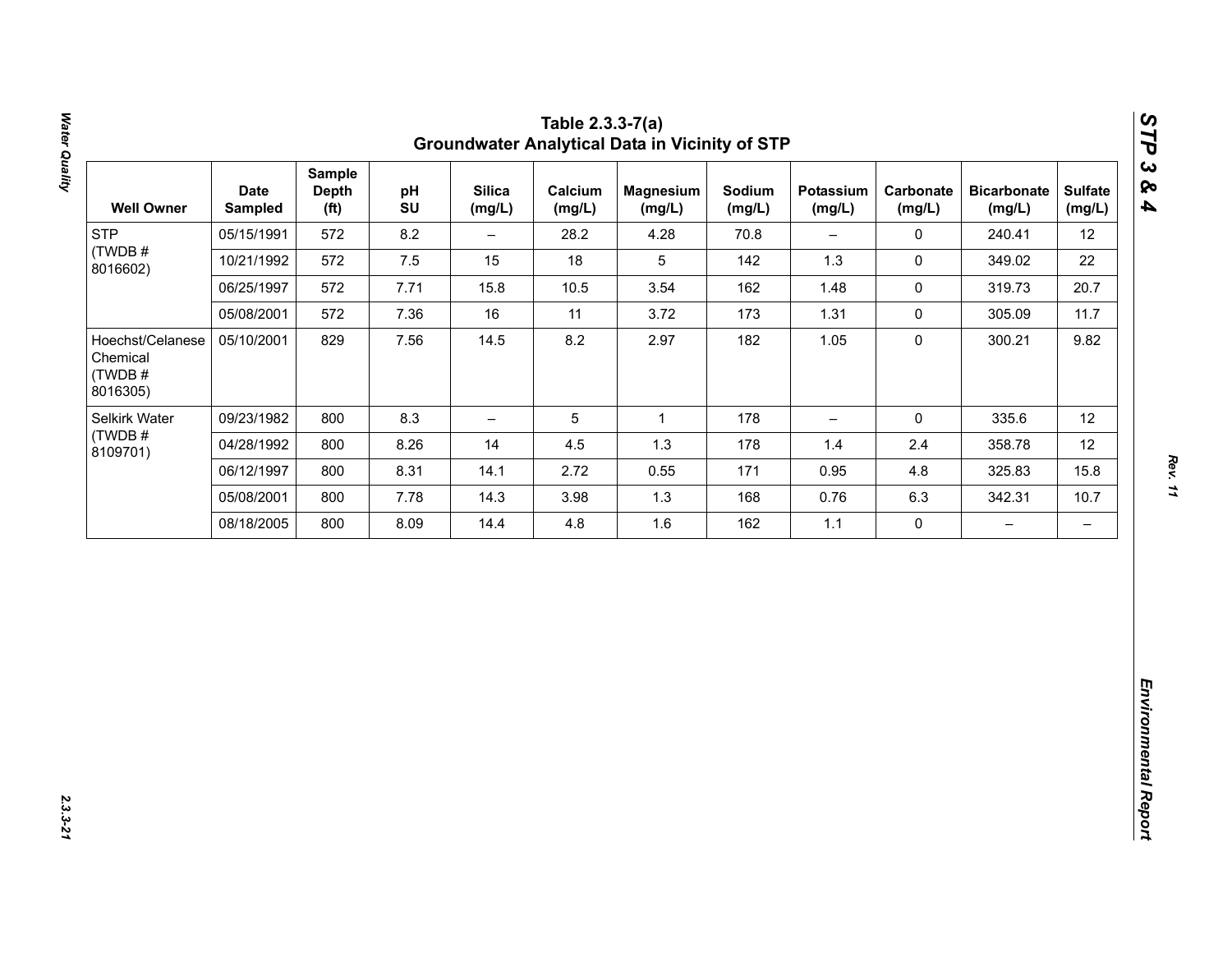| <b>STP</b><br>(TWDB                                    |            | <b>Depth</b><br>(f <sup>t</sup> ) | Chloride<br>(mg/L)       | <b>Fluoride</b><br>(mg/L) | <b>Nitrate</b><br>(mg/L) | <b>Dissolved</b><br><b>Solids</b><br>(mg/L) | <b>Specific</b><br>Cond.<br>$(\mu S/cm)$ | <b>Hardness</b><br>as $C_2CO_3$ | Sodium<br>$(\%)$ | Sodium<br><b>Absorption</b><br>Ratio | <b>Residual</b><br>$N_aCO_3$ |
|--------------------------------------------------------|------------|-----------------------------------|--------------------------|---------------------------|--------------------------|---------------------------------------------|------------------------------------------|---------------------------------|------------------|--------------------------------------|------------------------------|
| #8016602)                                              | 05/15/1991 | 572                               | 33                       | 0.37                      | 1.4                      | 268                                         | $\overline{\phantom{a}}$                 | 87                              | 63               | 3.28                                 | 2.18                         |
|                                                        | 10/21/1992 | 572                               | 45.5                     | 1.05                      | 2.66                     | 424                                         | 692                                      | 65                              | 82               | 7.63                                 | 4.41                         |
|                                                        | 06/25/1997 | 572                               | 68.9                     | 1.49                      | < 0.18                   | 441                                         | 750                                      | 40                              | 89               | 11.04                                | 4.43                         |
|                                                        | 05/08/2001 | 572                               | 109                      | 0.79                      | < 0.09                   | 476                                         | 865                                      | 42                              | 89               | 11.51                                | 4.15                         |
| Hoechst/<br>Celanese<br>Chemical<br>(TWDB<br>#8016305) | 05/10/2001 | 829                               | 120                      | 0.86                      | < 0.09                   | 487                                         | 888                                      | 32                              | 92               | 13.85                                | 4.27                         |
| Selkirk Water                                          | 09/23/1982 | 800                               | 84                       | 0.9                       | 0.45                     | 446                                         | 830                                      | 16                              | 95               | 19.01                                | 5.17                         |
| (TWDB#<br>8109701)                                     | 04/28/1992 | 800                               | 54                       | 0.99                      | 0.18                     | 445                                         | 766                                      | 16                              | 95               | 19.02                                | 5.63                         |
|                                                        | 06/12/1997 | 800                               | 48.6                     | 0.88                      | < 0.18                   | 419                                         | 719                                      | $\boldsymbol{9}$                | 97               | 24.73                                | 5.32                         |
|                                                        | 05/08/2001 | 800                               | 57                       | 0.86                      | < 0.09                   | 431                                         | 749                                      | 15                              | 95               | 18.7                                 | 5.51                         |
|                                                        | 08/18/2005 | 800                               | $\overline{\phantom{0}}$ | $\overline{\phantom{m}}$  | $\overline{\phantom{0}}$ | $\overline{\phantom{0}}$                    | 735                                      | 19                              | 95               | 16.35                                | $\overline{\phantom{m}}$     |

*2.3.3-22*

*Rev. 11*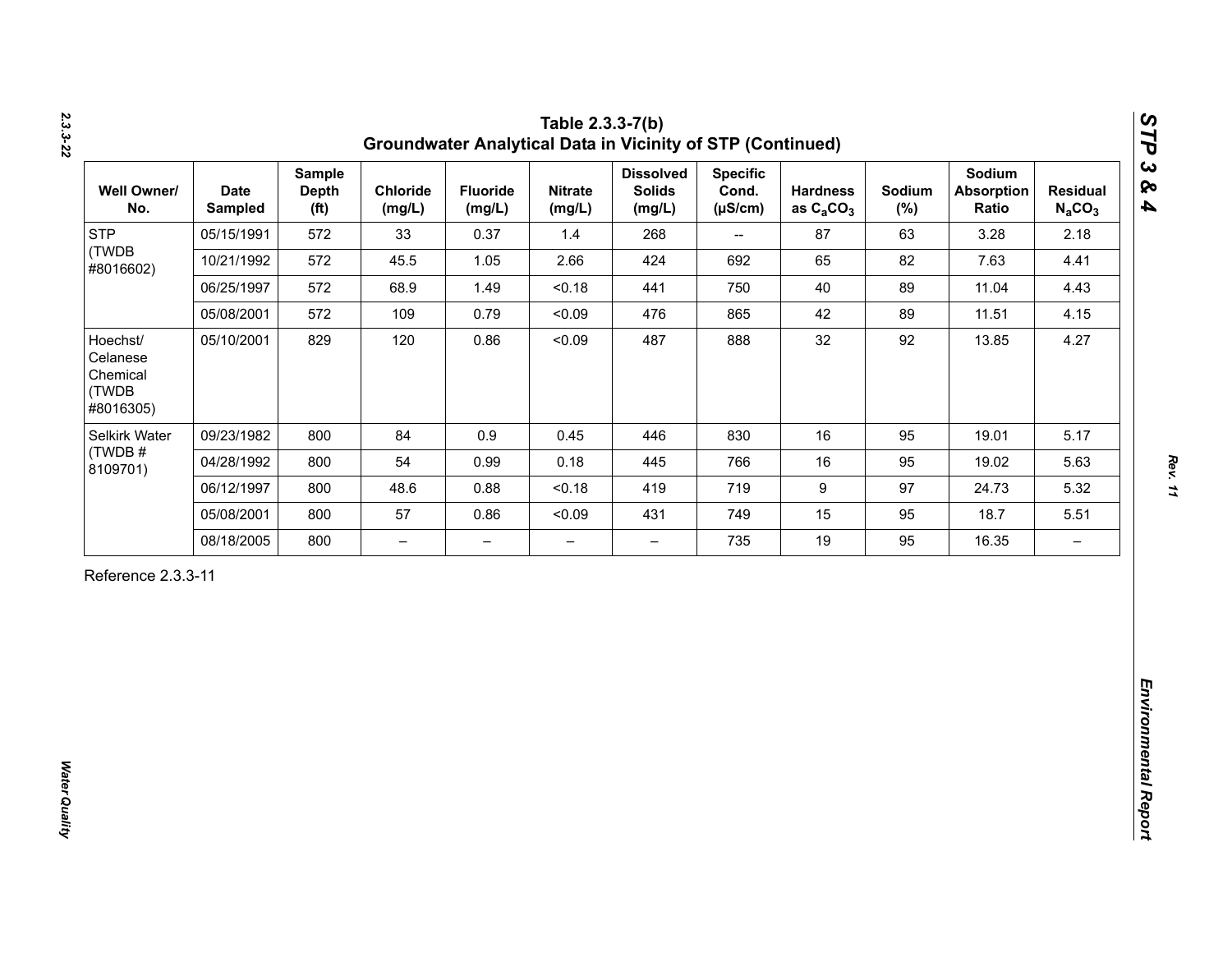| Medium:                 | <b>Drinking Water</b> |                  |                                           |                          |                                                    | <b>Units: PicoCuries per Kilogram</b>     |
|-------------------------|-----------------------|------------------|-------------------------------------------|--------------------------|----------------------------------------------------|-------------------------------------------|
| <b>ANALYSIS</b>         | <b>TOTAL ANALYSES</b> | <b>LOWER</b>     | <b>INDICATOR</b><br><b>LOCATIONS</b>      |                          | <b>LOCATION WITH HIGHEST ANNUAL</b><br><b>MEAN</b> | <b>CONTROL LOCATIONS</b>                  |
| <b>TYPE</b>             | /NONROUTINE           | <b>LIMIT OF</b>  | MEAN (f)*                                 | <b>LOCATION</b>          | $MEAN(f)^*$                                        | $MEAN(f)^*$                               |
|                         | <b>MEASUREMENTS</b>   | <b>DETECTION</b> | <b>RANGE</b>                              | <b>INFORMATION</b>       | <b>RANGE</b>                                       | <b>RANGE</b>                              |
| Gross Beta              | 26/0                  | $1.8E + 00$      | $1.8E+00(12/13)$<br>$(1.2E+00 - 3.0E+00)$ | 14 miles NNE<br>(#228)   | 2.3E+00 (13/13)<br>$(1.4E+00 - 4.3E+00)$           | $2.3E+00(13/13)$<br>$(1.4E+00 - 4.3E+00)$ |
| Hydrogen-3<br>(tritium) | 8/0                   | $2.6E + 02$      | $- (0/4)$                                 |                          |                                                    | $- (0/4)$                                 |
| Iodine-131              | 26/0                  | $3.2E + 00$      | $- (0/13)$                                | $\overline{\phantom{m}}$ | $\qquad \qquad -$                                  | $- (0/13)$                                |
| Cesium-134              | 26/0                  | $2.0E + 00$      | $- (0/13)$                                | $\overline{\phantom{m}}$ | $\overline{\phantom{m}}$                           | $- (0/13)$                                |
| Cesium-137              | 26/0                  | $1.9E + 00$      | $- (0/13)$                                | -                        |                                                    | $- (0/13)$                                |
| Manganese-54            | 26/0                  | $1.8E + 00$      | $- (0/13)$                                | $\qquad \qquad -$        | $\qquad \qquad -$                                  | $- (0/13)$                                |
| Iron-59                 | 26/0                  | 4.9E+00          | $- (0/13)$                                | $\overline{\phantom{0}}$ | $\qquad \qquad -$                                  | $- (0/13)$                                |
| Cobalt-58               | 26/0                  | $1.8E + 00$      | $- (0/13)$                                | $\overline{\phantom{m}}$ | $\overline{\phantom{0}}$                           | $- (0/13)$                                |
| Cobalt-60               | 26/0                  | $1.9E + 00$      | $- (0/13)$                                | $\overline{\phantom{m}}$ | $\qquad \qquad -$                                  | $- (0/13)$                                |
| Zinc-65                 | 26/0                  | 4.0E+00          | $- (0/13)$                                | $\overline{\phantom{0}}$ | $\qquad \qquad -$                                  | $- (0/13)$                                |
| Zirconium-95            | 26/0                  | $3.3E + 00$      | $- (0/13)$                                | $\overline{\phantom{m}}$ | $\qquad \qquad -$                                  | $- (0/13)$                                |
| Niobium-95              | 26/0                  | $2.2E + 00$      | $- (0/13)$                                | $\overline{\phantom{m}}$ | $\qquad \qquad -$                                  | $- (0/13)$                                |
| Lanthanum-140           | 26/0                  | $3.1E + 00$      | $- (0/13)$                                | $\overline{\phantom{m}}$ | $\overline{\phantom{m}}$                           | $- (0/13)$                                |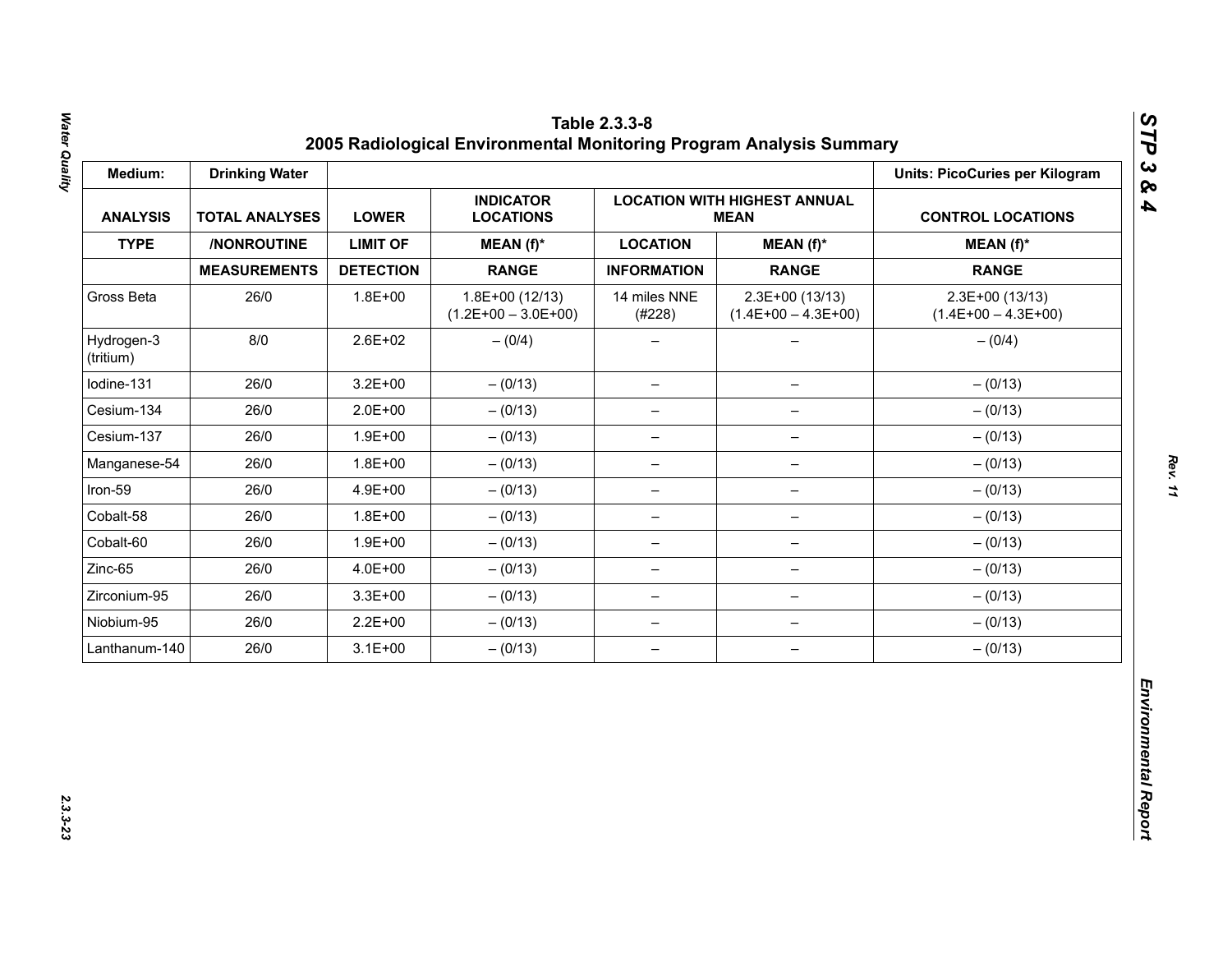| Medium:                 |                       | Groundwater (On site test well) |                                           |                          |                                          | <b>Units: PicoCuries</b><br>per Kilogram |
|-------------------------|-----------------------|---------------------------------|-------------------------------------------|--------------------------|------------------------------------------|------------------------------------------|
| <b>ANALYSIS</b>         | <b>TOTAL ANALYSES</b> | <b>LOWER</b>                    | <b>INDICATOR LOCATIONS</b>                |                          | <b>LOCATION WITH HIGHEST ANNUAL MEAN</b> | <b>CONTROL</b><br><b>LOCATIONS</b>       |
| <b>TYPE</b>             | /NONROUTINE           | <b>LIMIT OF</b>                 | $MEAN(f)^*$                               | <b>LOCATION</b>          | $MEAN(f)^*$                              | $MEAN(f)^*$                              |
|                         | <b>MEASUREMENTS</b>   | <b>DETECTION</b>                | <b>RANGE</b>                              | <b>INFORMATION</b>       | <b>RANGE</b>                             | <b>RANGE</b>                             |
| Hydrogen-3<br>(tritium) | 6/0                   | 2.6E+02                         | $1.2E + 03(6/6)$<br>$(1.0E+03 - 1.6E+03)$ | 3.8 miles S<br>(#235)    | $1.2E+03(6/6)$<br>$(1.0E+03 - 1.6E+03)$  | no samples                               |
| lodine-131              | 6/0                   | $5.3E + 00$                     | $- (0/6)$                                 | $\qquad \qquad -$        | $\overline{\phantom{0}}$                 | no samples                               |
| Cesium-134              | 6/0                   | $1.9E + 00$                     | $- (0/6)$                                 | $\qquad \qquad -$        | $\overline{\phantom{0}}$                 | no samples                               |
| Cesium-137              | 60                    | $1.8E + 00$                     | $-(0/6)$                                  | $\overline{\phantom{a}}$ | $\qquad \qquad -$                        | no samples                               |
| Manganese-54            | 6/0                   | $1.7E + 00$                     | $- (0/6)$                                 | $\overline{\phantom{m}}$ | -                                        | no samples                               |
| Iron-59                 | 6/0                   | $5.4E + 00$                     | $- (0/6)$                                 | $\qquad \qquad -$        | -                                        | no samples                               |
| Cobalt-58               | 6/0                   | $1.8E + 00$                     | $- (0/6)$                                 | $\overline{\phantom{m}}$ | $\qquad \qquad -$                        | no samples                               |
| Cobalt-60               | 6/0                   | $1.7E + 00$                     | $- (0/6)$                                 | $\overline{\phantom{m}}$ | $\qquad \qquad -$                        | no samples                               |
| Zinc-65                 | 6/0                   | $3.6E + 00$                     | $-(0/6)$                                  | $\overline{\phantom{m}}$ | $\qquad \qquad -$                        | no samples                               |
| Zirconium-95            | 6/0                   | $3.2E + 00$                     | $-(0/6)$                                  | $\qquad \qquad -$        | -                                        | no samples                               |
| Niobium-95              | 6/0                   | $2.2E + 00$                     | $-(0/6)$                                  | $\qquad \qquad -$        | $\overline{\phantom{a}}$                 | no samples                               |
| Lanthanum-140           | 6/0                   | $4.1E + 00$                     | $-(0/6)$                                  | $\qquad \qquad -$        | $\qquad \qquad -$                        | no samples                               |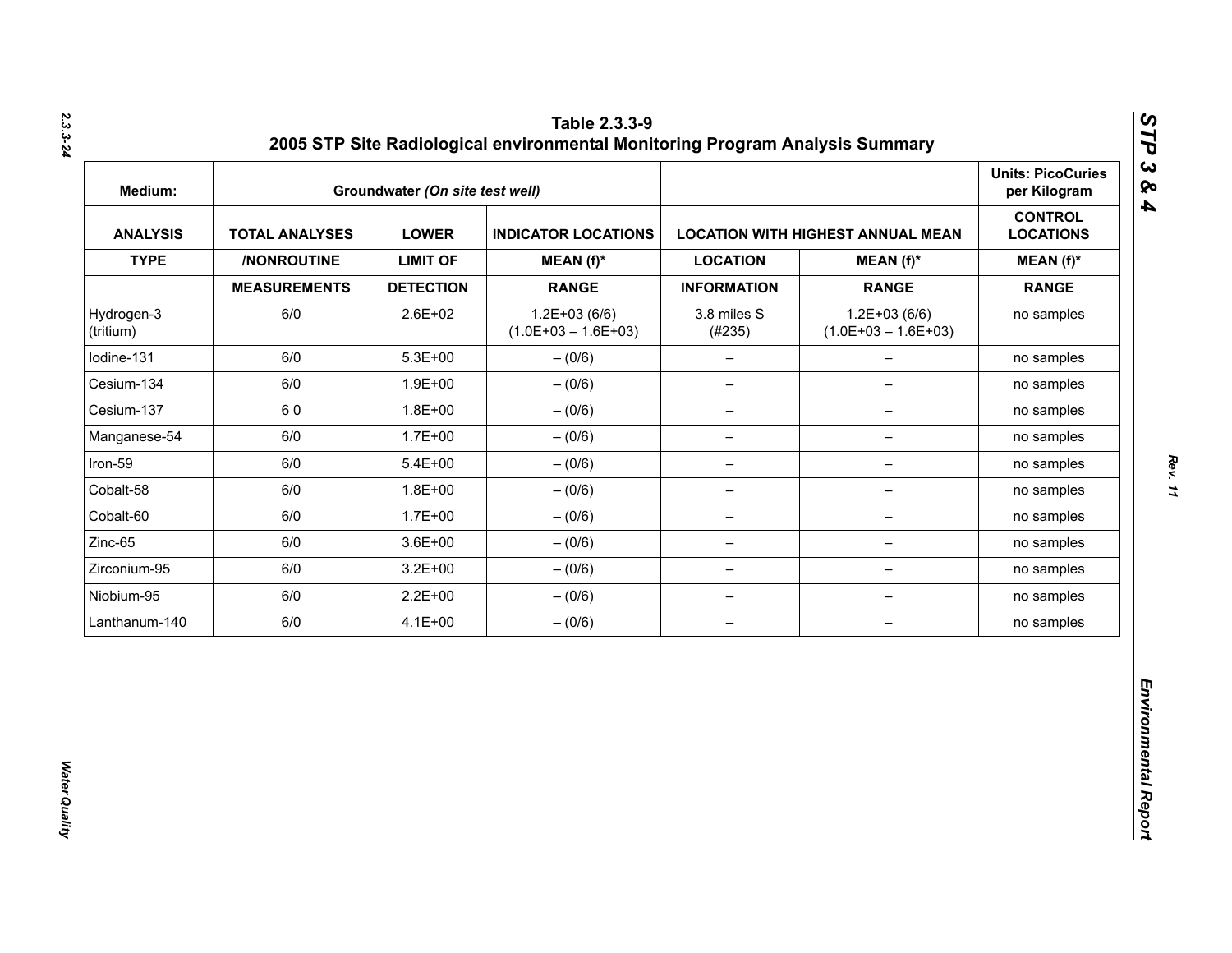|                               |                                       |                                  |       |                                  |                          | <b>Tritium Activity Level</b> | (picocuries/Liter)       |                                  |                          |                                  |            |          |            |          |
|-------------------------------|---------------------------------------|----------------------------------|-------|----------------------------------|--------------------------|-------------------------------|--------------------------|----------------------------------|--------------------------|----------------------------------|------------|----------|------------|----------|
|                               |                                       |                                  |       | <b>COLLECTION</b><br><b>DATE</b> |                          |                               |                          | <b>COLLECTION</b><br><b>DATE</b> |                          | <b>COLLECTION</b><br><b>DATE</b> |            |          |            |          |
| <b>STATION</b><br><b>CODE</b> | <b>LOCATION</b><br><b>DESCRIPTION</b> | <b>GPS</b><br><b>COORDINATES</b> |       |                                  |                          |                               | <b>LSN</b>               | week of<br>4/10/2006             | <b>LSN</b>               | 04/27/06                         | <b>LSN</b> | 05/03/06 | <b>LSN</b> | 08/21/06 |
| 255                           | Piezometer Well<br>#415 depth 110'    | 28° 44.770<br>96° 00.435         | 40689 | $<$ LLD                          | $\overline{\phantom{0}}$ |                               |                          |                                  | $\overline{\phantom{0}}$ |                                  |            |          |            |          |
| 256                           | Piezometer Well<br>#417 depth 100'    | 28° 46.636<br>96° 00.416         | 40690 | $<$ LLD                          | $\qquad \qquad -$        | $\overline{\phantom{0}}$      | $\qquad \qquad -$        |                                  | $\overline{\phantom{0}}$ |                                  |            |          |            |          |
| 257                           | Piezometer Well<br>#421-02 depth 80'  | 28° 44.821<br>96° 04.964         | 40691 | $<$ LLD                          | $\overline{\phantom{0}}$ | $\overline{\phantom{0}}$      | $\overline{\phantom{0}}$ | $\overline{\phantom{0}}$         | $\overline{\phantom{0}}$ | $\equiv$                         |            |          |            |          |
| 258                           | Piezometer Well<br>#435-01 depth 50'  | 28° 45.832<br>96° 04.863         | 40692 | $<$ LLD                          | $\overline{\phantom{0}}$ | $\overline{\phantom{0}}$      | $\overline{\phantom{0}}$ | $\!-$                            | $\overline{a}$           | $\overline{\phantom{m}}$         |            |          |            |          |
| 259                           | Piezometer Well #35-<br>02 depth 50'  | 28° 45.831<br>96° 04.856         | 40693 | 593                              | 40751                    | 340                           |                          |                                  | 41413<br>41414           | 309<br>444                       |            |          |            |          |
| 260                           | Piezometer Well<br>#37 depth 74'      | 28° 44.467<br>96° 02.425         | 40693 | $<$ LLD                          | $\overline{\phantom{0}}$ | $\overline{\phantom{0}}$      | $\overline{\phantom{0}}$ | $\equiv$                         | $\overline{\phantom{0}}$ | $\rightarrow$                    |            |          |            |          |
| 261                           | Piezometer Well<br>#446 depth 78'     | 28° 45.182<br>96° 00.208         | 40695 | $<$ LLD                          | $\qquad \qquad -$        | $\overline{\phantom{0}}$      | $\overline{\phantom{m}}$ | $\qquad \qquad -$                | $\overline{\phantom{0}}$ | $\overline{\phantom{0}}$         |            |          |            |          |

Water Quality *Water Quality 2.3.3-25*

*Rev. 11*

*STP 3 & 4*

2.3.3-25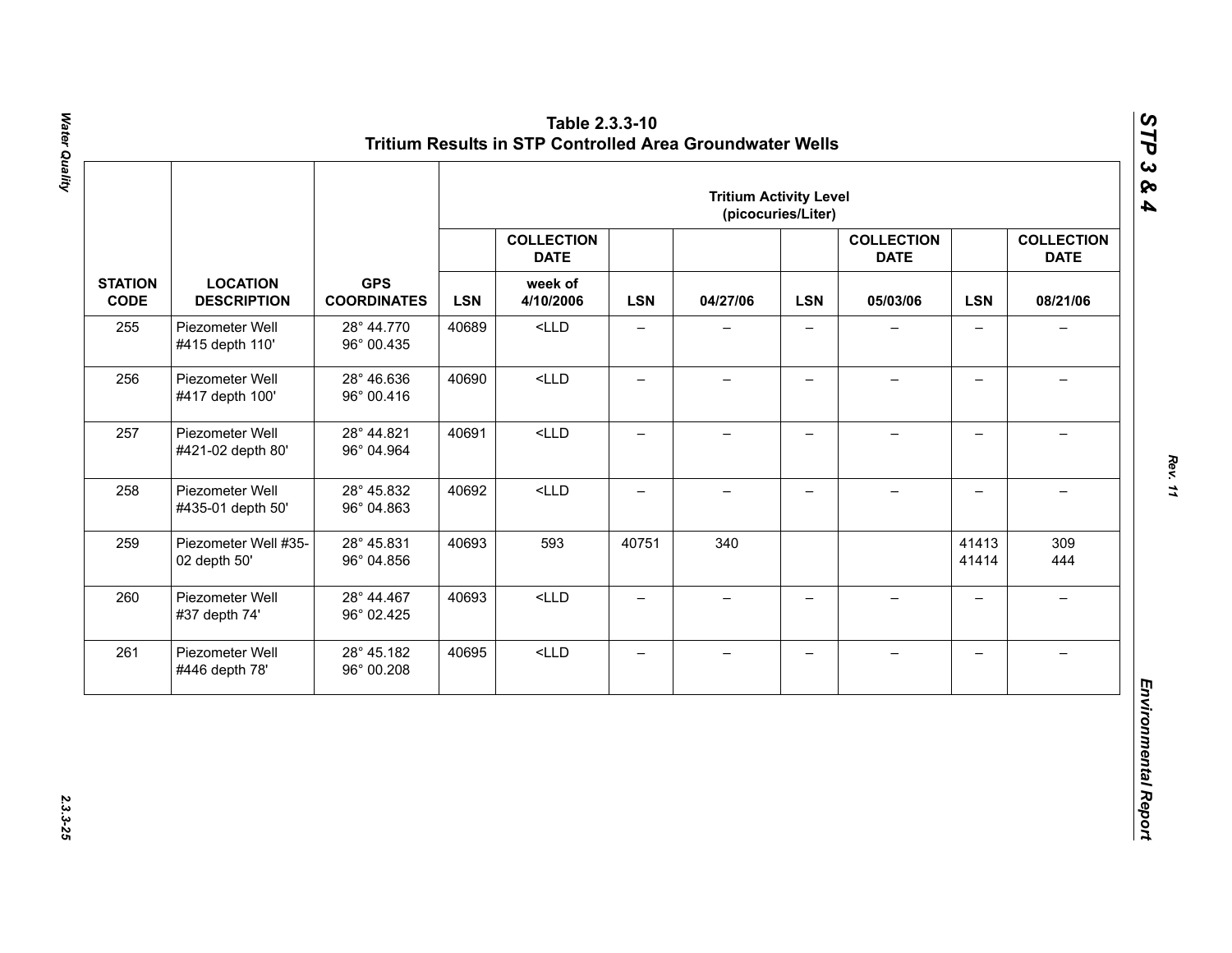|                               |                                                             |                                  | <b>Tritium Activity Level</b><br>(picocuries/Liter) |                                           |                          |                          |                          |                                  |                          |                                  |            |          |
|-------------------------------|-------------------------------------------------------------|----------------------------------|-----------------------------------------------------|-------------------------------------------|--------------------------|--------------------------|--------------------------|----------------------------------|--------------------------|----------------------------------|------------|----------|
|                               |                                                             |                                  |                                                     | <b>COLLECTION</b><br><b>DATE</b>          |                          |                          |                          | <b>COLLECTION</b><br><b>DATE</b> |                          | <b>COLLECTION</b><br><b>DATE</b> |            |          |
| <b>STATION</b><br><b>CODE</b> | <b>LOCATION</b><br><b>DESCRIPTION</b>                       | <b>GPS</b><br><b>COORDINATES</b> |                                                     |                                           | <b>LSN</b>               | week of<br>4/10/2006     | <b>LSN</b>               | 04/27/06                         | <b>LSN</b>               | 05/03/06                         | <b>LSN</b> | 08/21/06 |
| 262                           | Piezometer Well #<br>446A depth 40'<br>North pipe           | 28° 45.183<br>96° 00.209         | 40696                                               | $<$ LLD                                   | $\qquad \qquad -$        | $\qquad \qquad -$        | $\overline{\phantom{0}}$ |                                  | $\qquad \qquad -$        | $\overline{\phantom{0}}$         |            |          |
| 263                           | Piezometer Well #<br>447 depth 104'<br>South Pipe           | 28° 46.196<br>96° 00.235         | 40697                                               | $<$ LLD                                   | $\overline{\phantom{0}}$ | $\overline{\phantom{0}}$ | $\overline{\phantom{0}}$ |                                  | $\qquad \qquad -$        |                                  |            |          |
| 264                           | Piezometer Well #<br>447A depth 46'                         | 28° 46.197<br>96° 00.235         | 40698                                               | $<$ LLD                                   | —                        | $\overline{\phantom{0}}$ | $\overline{\phantom{0}}$ |                                  | $\overline{\phantom{0}}$ |                                  |            |          |
| 265                           | Piezometer Well #<br>602 depth 80'                          | 28° 48.178<br>96° 03.337         |                                                     | NOT SAMPLED -<br>obstruction in well pipe | $\overline{\phantom{0}}$ | $-$                      | $\overline{\phantom{0}}$ |                                  | $\overline{\phantom{0}}$ |                                  |            |          |
| 266                           | Piezometer Well #<br>602A depth 40'                         | 28° 48.177<br>96° 03.337         | 40699                                               | $<$ LLD                                   | $\qquad \qquad -$        | $\overline{\phantom{0}}$ | $\qquad \qquad -$        |                                  | $\overline{\phantom{0}}$ |                                  |            |          |
| 267                           | Windmill North of<br>Heavy Haul Rd near<br><b>Well #417</b> | 28° 00.000<br>96° 00.000         | 40700                                               | $<$ LLD                                   | $\equiv$                 | $-$                      | $\overline{\phantom{0}}$ | $\!-$                            | $\overline{\phantom{0}}$ | $\overline{\phantom{0}}$         |            |          |
| 268                           | Windmill East of<br><b>MCR</b>                              | 28° 00.000<br>96° 00.000         | 40701                                               | $<$ LLD                                   | $\qquad \qquad -$        | $\overline{\phantom{0}}$ | —                        |                                  | $\qquad \qquad -$        |                                  |            |          |

*Water Quality* 

Water Quality